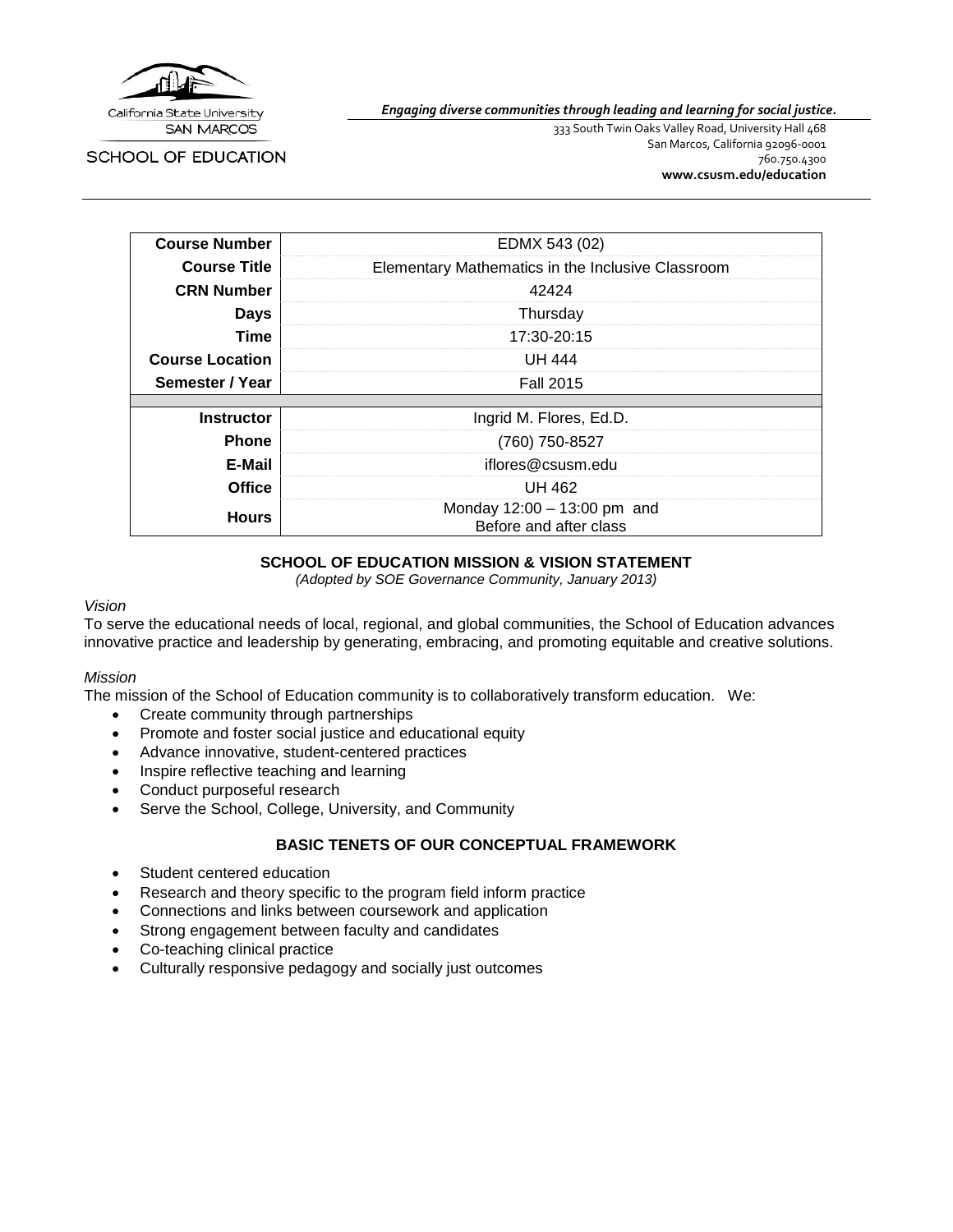# **TABLE OF CONTENTS**

| 1. Reading Accountability/Book Club: Demonstrating Evidence of Understanding (15%) - Individual9 |  |
|--------------------------------------------------------------------------------------------------|--|
|                                                                                                  |  |
| 3. Mathematical Lesson Design: Teaching Through Problem Solving (25%) - Individual10             |  |
|                                                                                                  |  |
|                                                                                                  |  |
|                                                                                                  |  |
|                                                                                                  |  |
|                                                                                                  |  |
|                                                                                                  |  |
|                                                                                                  |  |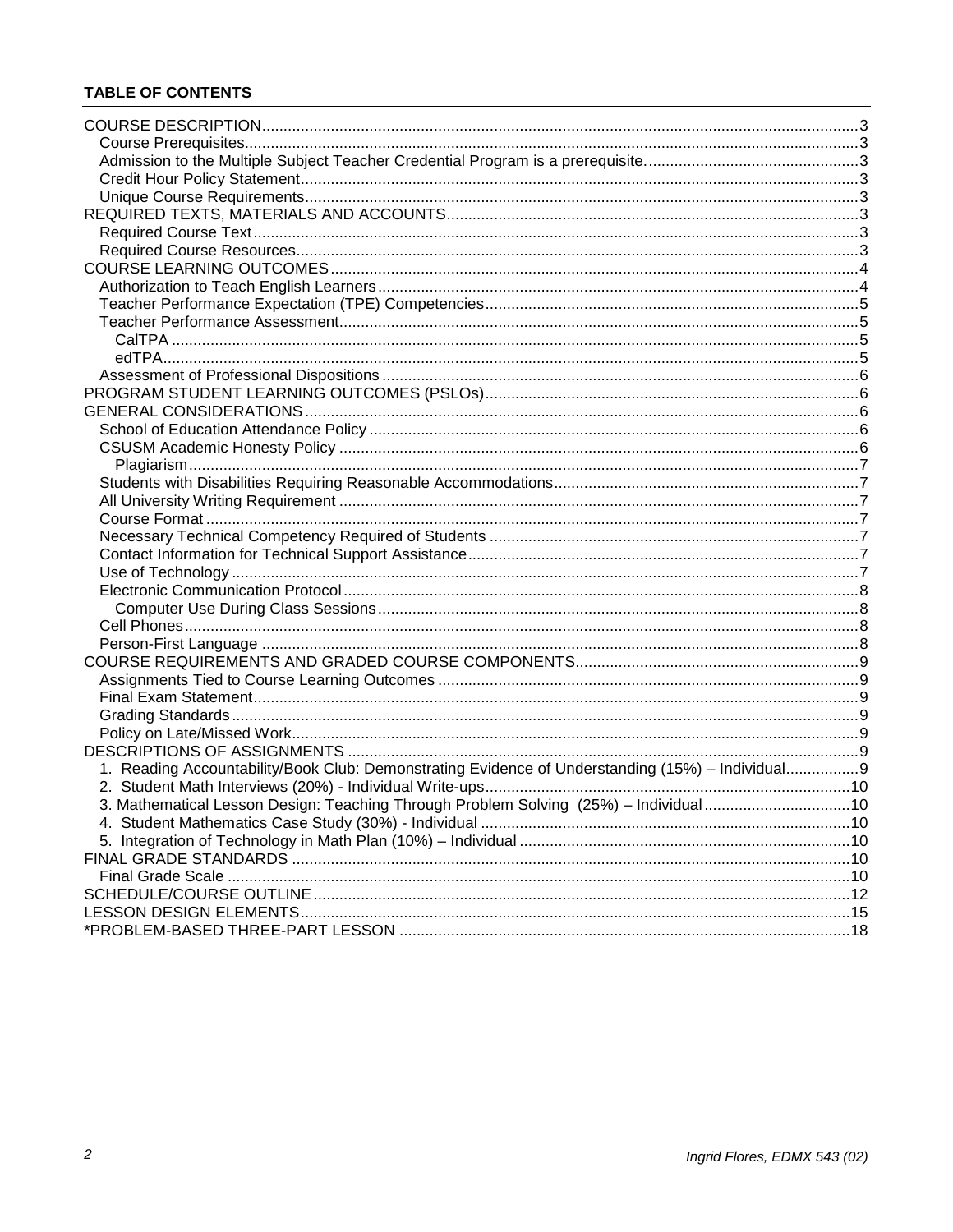# **COURSE DESCRIPTION**

<span id="page-2-0"></span>EDMX 543 focuses on the scope and sequence of mathematics in the K-12 curriculum, mathematics instructional methods, materials, and assessment. Additional emphasis is provided on assessing student mathematical thinking and developmentally appropriate instructional practices. Methods of cross-cultural language and development and strategies for accommodating learners with special educational needs in assessment and instruction are integrated into the course. Requires participation and observation in public school programs-Catalog description

Learning to teach mathematics well is challenging and, therefore, this course will only begin your education in learning how to teach mathematics. This course is but one stage in your process of becoming a mathematics teacher. We are expected to: (a) deepen our understanding of the mathematics taught at the elementary level, including such topics as place value, base systems, number theory, fractions, proportions, statistics, and algebra, (b) develop an understanding of the current issues and best practices in mathematics education, (c) develop a familiarity with the California mathematics and Common Core State standards, (d) develop an understanding of children's content specific thinking, (e) learn to teach content specific concepts using effective and appropriate strategies, including the educational use of technology, (f) practice how to teach for mathematical understanding, and (g) develop strategies to create a classroom environment that promotes the investigation and growth of mathematical ideas and to ensure the success of all students in multi-cultural settings – Course Instructor

### <span id="page-2-1"></span>**Course Prerequisites**

<span id="page-2-2"></span>Admission to the Multiple Subject Teacher Credential Program is a prerequisite.

### <span id="page-2-3"></span>**Credit Hour Policy Statement**

Each student in this course is expected to spend at least 5 hours of active learning experiences to accomplish course learning objectives leading to successful assignments completion. Examples of active learning are text readings and the associated reading responses, lesson planning and implementation, student math interview outcome reports, a casework project report, and other course assignments.

#### <span id="page-2-4"></span>**Unique Course Requirements**

Students will be required to have access to children in a grade K-6 for the purpose of conducting a series of math interviews to learn about how children think and problem solve, for implementing and videotaping a math lesson, and for a case study project

# **REQUIRED TEXTS, MATERIALS AND ACCOUNTS**

### <span id="page-2-6"></span><span id="page-2-5"></span>**Required Course Text**

Van De Walle, J. A., Karp, K. S., & Bay-Williams, J. M. (2013). *Elementary and middle school mathematics: Teaching developmentally* (8th ed). Boston: Pearson. ISBN: 978-0-13-261226-5

*The weekly course readings are found in the Course Schedule at the end of this syllabus.*

Web site for Blackline Masters suggested in the course text: [http://wps.ablongman.com/ab\\_vandewalle\\_math\\_6/54/13858/3547876.cw/index.html](http://wps.ablongman.com/ab_vandewalle_math_6/54/13858/3547876.cw/index.html)

#### <span id="page-2-7"></span>**Required Course Resources**

California Department of Education (2010). *California's Common Core State Standards for Mathematics*. Sacramento. CDE: Author <http://www.cde.ca.gov/be/st/ss/documents/ccssmathstandardaug2013.pdf>

California Department of Education (2013). Draft *mathematics framework for California public schools, kindergarten through grade twelve*. Sacramento, CA: Author. <http://www.cde.ca.gov/ci/ma/cf/draft2mathfwchapters.asp>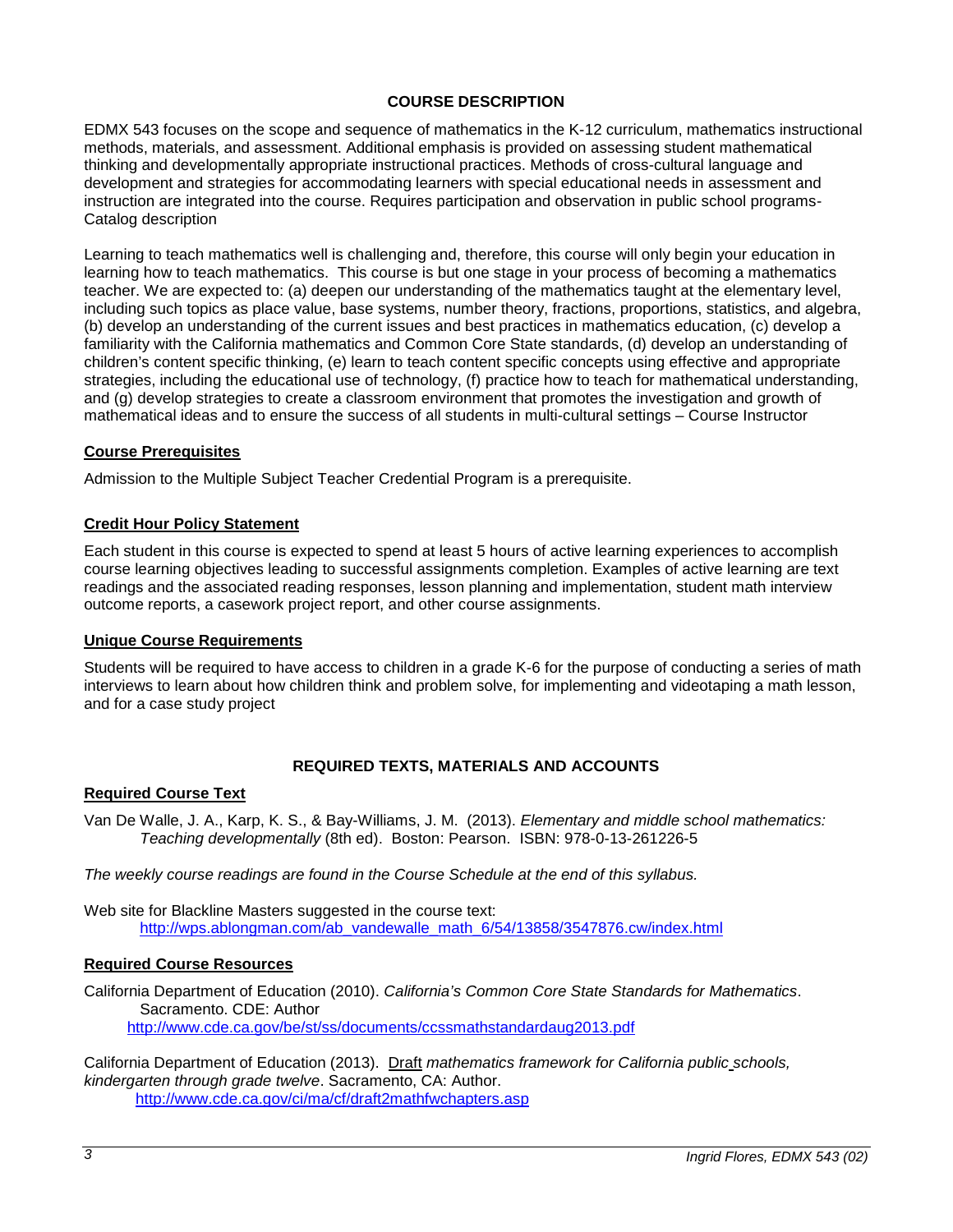*You are required to access the following Web sites for this course. They provide interactive resources for you to use in you math curriculum planning*

National Council of Teachers of Mathematics (NCTM): [http://www.nctm.org/Standards-and-Positions/Principles](http://www.nctm.org/Standards-and-Positions/Principles-and-Standards/)[and-Standards/](http://www.nctm.org/Standards-and-Positions/Principles-and-Standards/)

Illuminations Lessons:<http://illuminations.nctm.org/Lessons-Activities.aspx> Illuminations:<http://illuminations.nctm.org/Search.aspx?view=search&type=ac> Interactives:<http://www.nctm.org/Classroom-Resources/Interactives/>

# **COURSE LEARNING OUTCOMES**

<span id="page-3-0"></span>The following learning outcomes will be accomplished as a result of successful completion of the course:

- 1. Using differentiated reading response formats, teacher candidates will demonstrate ongoing evidence of good depth of understanding and application to the classroom of elementary mathematics content from weekly assigned readings and/or responses to prompts provided by the instructor related to assigned readings and/or current issues in mathematics.
- 2. Using the interview process to apply the pedagogical content knowledge that is being learned in the course, teacher candidates will provide evidence of their ability to use inquiry for assessment purposes by focusing on students' thinking about mathematics to better understand elementary level students with different understandings.
- 3. By merging theory and practice in order to enable their future students to understand a mathematical topic and make connections among ideas related to this topic, teacher candidates will participate in the design, construction, and presentation of a student-centered mathematical lesson plan activity that is: reform-minded, hands-on, cognitively challenging, contains differentiated instruction, and focuses on students' mathematical thinking.
- 4. By engaging in problem-solving contexts and assessing student problem solving, candidates will learn about, identify, and select quality-learning experiences for all children that promote mathematical inquiry and conceptual development.
- 5. Using knowledge of student-centered mathematical planning and instruction, resources, and assessment strategies, candidates will engage in a case study project that focuses on supporting grade-level mathematics learning for an underperforming, at-risk elementary student.
- 6. Candidates will demonstrate understanding and application of the Common Core State Standards for Mathematics and the varieties of expertise that mathematics educators at all levels should seek to develop in all their students including English Learners, struggling learners, and learners with special needs.
- 7. Teacher candidates will participate in coursework that leads to preparation for engaging in and completing Teaching Performance Assessment (TPA) and Teaching Performance Expectations (TPEs) tasks.

# <span id="page-3-1"></span>**Authorization to Teach English Learners**

This credential program has been specifically designed to prepare teachers for the diversity of languages often encountered in California public school classrooms. The authorization to teach English learners is met through the infusion of content and experiences within the credential program, as well as additional coursework. Candidates successfully completing this program receive a credential with authorization to teach English learners. *(Approved by CCTC in SB 2042 Program Standards, August 02)*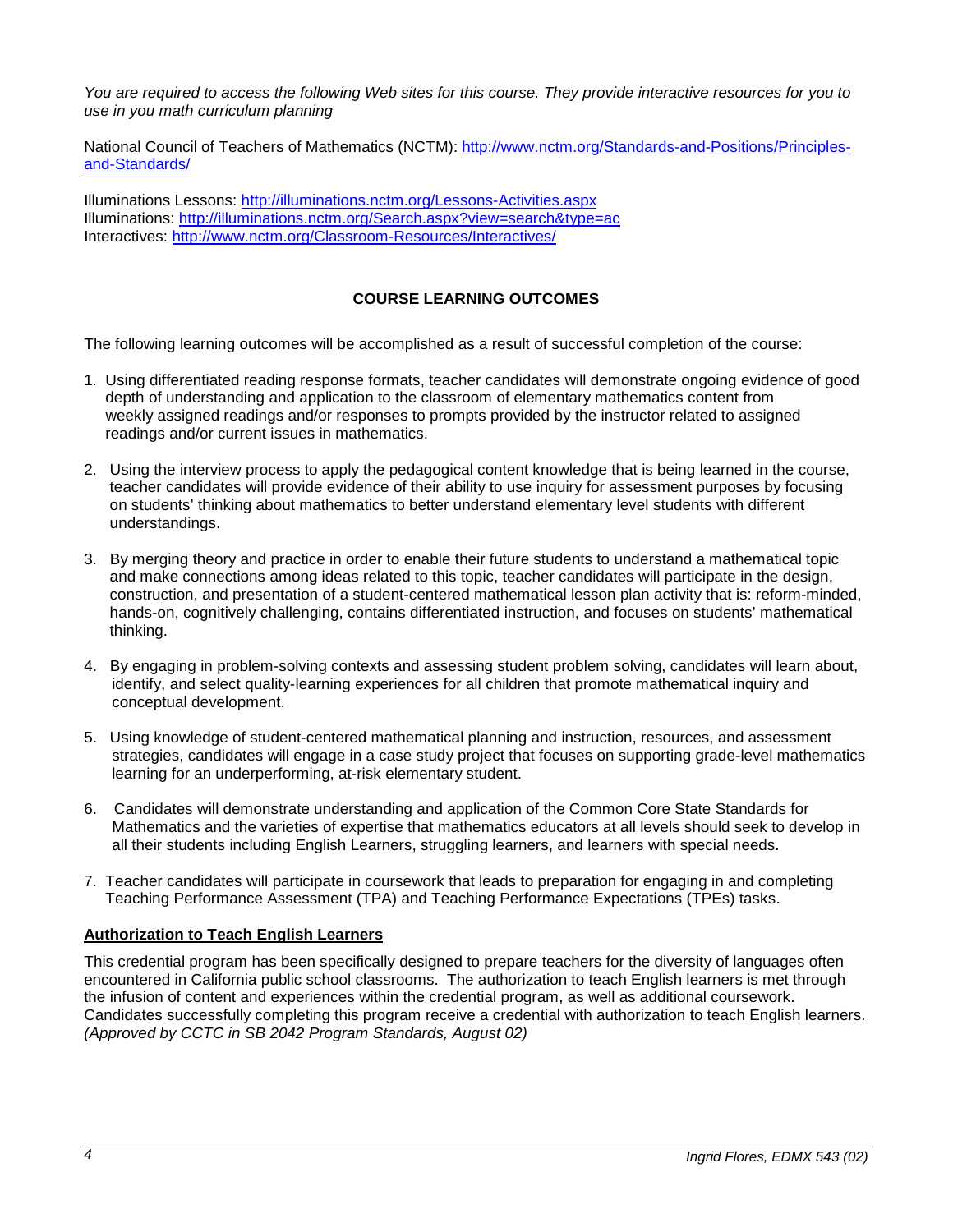# <span id="page-4-0"></span>**Teacher Performance Expectation (TPE) Competencies**

The course objectives, assignments, and assessments have been aligned with the CTC standards for the Multiple Subject Credential. This course is designed to help teachers seeking a California teaching credential to develop the skills, knowledge, and attitudes necessary to assist schools and district in implementing effective programs for all students. The successful candidate will be able to merge theory and practice in order to realize a comprehensive and extensive educational program for all students. You will be required to formally address the following TPEs in this course:

# **Primary Emphases**:

- TPE 1a-Subject Specific Pedagogical Skills for MS Teaching (Mathematics)
- TPE 2-Monitoring Student Learning During Instruction

# **Secondary Emphases**:

- TPE 3-Interpretation and Use of Assessments
- TPE 4-Making Content Accessible
- TPE 5-Student Engagement
- TPE 6a-Developmentally Appropriate Practices in Grades K-3
- TPE 6b-Developmentally Appropriate Practices in Grades 4-8
- TPE 6d- Developmentally Appropriate Teaching Practices for Special Education: Teaching the Special Education Population in the General Education Environment
- TPE 7-Teaching English Learners
- TPE 8-Learning About Students
- TPE 9-Instructional Planning
- TPE 10-Instructional Time
- TPE 11-Social Environment
- TPE 13-Professional Growth

# <span id="page-4-1"></span>**Teacher Performance Assessment**

Beginning July 1, 2008 all California credential candidates must successfully complete a state-approved Teacher Performance Assessment (TPA), as part of the credential program of preparation. During the 2015-16 academic year the CSUSM credential programs will use either the CalTPA (California Teacher Performance Assessment) or the edTPA (Educative Teacher Performance Assessment).

<span id="page-4-2"></span>Check with your program coordinator to determine which assessment is used for your credential program.

# **CalTPA**

To assist with your successful completion of the CalTPA, a series of informational seminars are offered over the course of the program. TPA related questions and logistical concerns are to be addressed during the seminars. Your attendance to TPA seminars will greatly contribute to your success on the assessment. The CalTPA Candidate Handbook, TPA seminar schedule, and other TPA support materials may be found on the SOE website:

<http://www.csusm.edu/education/CalTPA/ProgramMaterialsTPA.html>

# <span id="page-4-3"></span>**edTPA**

Beginning in fall 2015, for newly entering initial candidates, the CSUSM assessment system is the edTPA. To assist with your successful completion of the edTPA, a capstone class is part of your curriculum. In this class edTPA related questions and logistical concerns are addressed. Additional support materials are available on the edTPA website:

[http://www.edtpa.com/PageView.aspx?f=GEN\\_Candidates.html](http://www.edtpa.com/PageView.aspx?f=GEN_Candidates.html)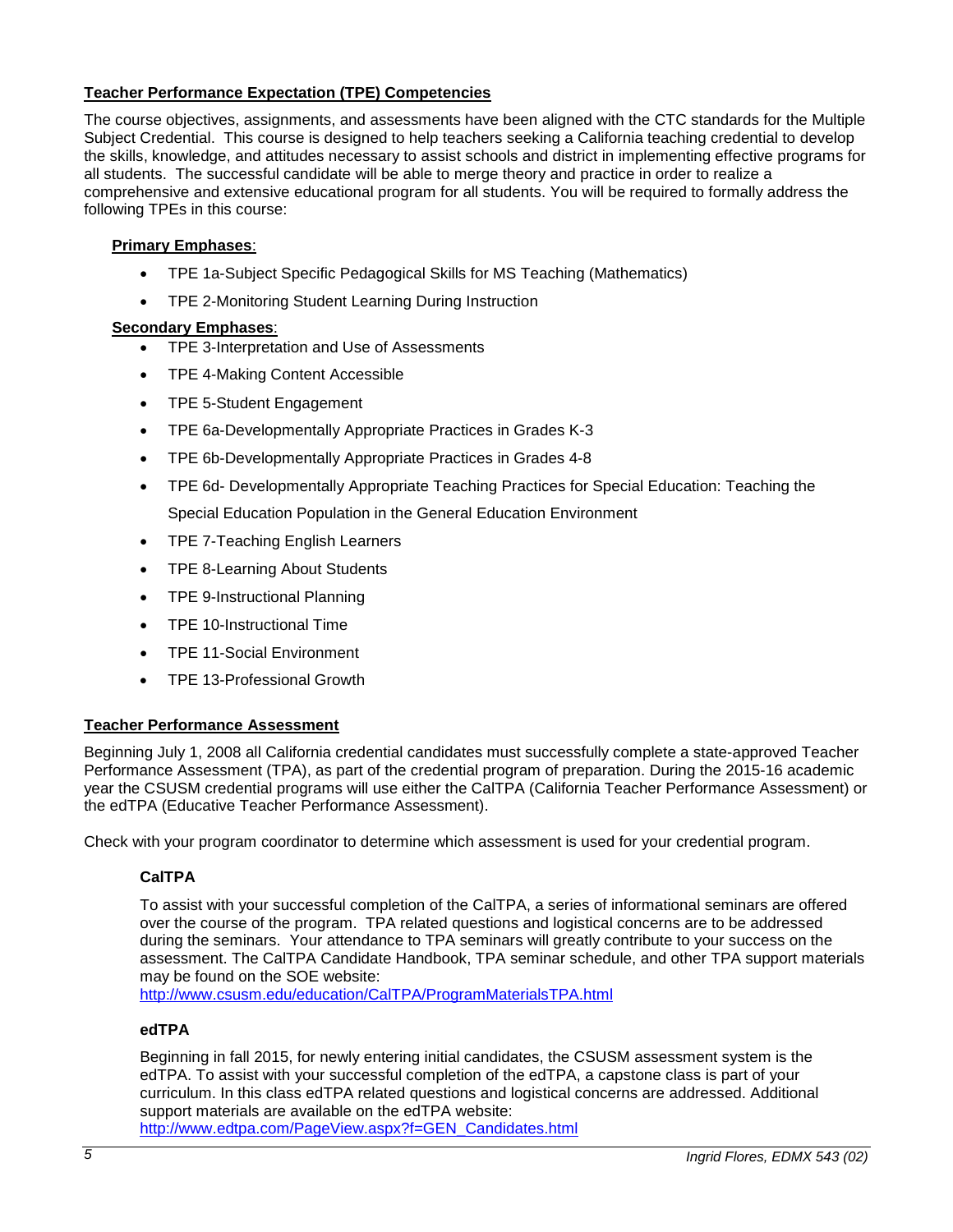Additionally, to support your success in your credential program and with TPA, SOE classes use common pedagogical language, lesson plans (lesson designs), and unit plans (unit designs).

# <span id="page-5-0"></span>**Assessment of Professional Dispositions**

Assessing a candidate's dispositions within a professional preparation program is recognition that teaching and working with learners of all ages requires not only specific content knowledge and pedagogical skills, but positive attitudes about multiple dimensions of the profession. The School of Education has identified six dispositions – social justice and equity, collaboration, critical thinking, professional ethics, reflective teaching and learning, and life-long learning—and developed an assessment rubric. For each dispositional element, there are three levels of performance - *unacceptable*, *initial target*, and *advanced target*. The description and rubric for the three levels of performance offer measurable behaviors and examples.

The assessment is designed to provide candidates with ongoing feedback for their growth in professional dispositions and includes a self-assessment by the candidate. The dispositions and rubric are presented, explained and assessed in one or more designated courses in each program as well as in clinical practice. Based upon assessment feedback candidates will compose a reflection that becomes part of the candidate's Teaching Performance Expectation portfolio. Candidates are expected to meet the level of *initial target* during the program.

# **PROGRAM STUDENT LEARNING OUTCOMES (PSLOs)**

<span id="page-5-1"></span>The Teacher Performance Expectation Competencies, the Teacher Performance Assessment, and the Assessment of Professional Dispositions provide the program student learning outcomes for the Multiple Subject Credential Program.

# **GENERAL CONSIDERATIONS**

## <span id="page-5-3"></span><span id="page-5-2"></span>**School of Education Attendance Policy**

Due to the dynamic and interactive nature of courses in the School of Education, all candidates are expected to attend all classes and participate actively. At a minimum, candidates must attend more than 80% of class time, or s/he may not receive a passing grade for the course at the discretion of the instructor. Individual instructors may adopt more stringent attendance requirements. Should the candidate have extenuating circumstances, s/he should contact the instructor as soon as possible. *(Adopted by the COE Governance Community, December, 1997).*

For this class, if you miss one class session or are late (or leave early) more than two sessions, you cannot receive a grade of "A" and your highest possible grade is a "B". If you miss two class sessions, your highest possible grade is a "C+". **Attendance will be taken at each class session.**

If possible, please discuss with the instructor any extenuating circumstances that will cause you to miss class prior to your absence. Absence is no excuse for not turning in assignments, as they may be sent electronically (e-mail) to the instructor if an absence arises or is anticipated. Please ensure that e-mailed assignments are sent by the start of the class session that the assignment is due. **NOTE: With very few exceptions, late assignments will not be accepted.**

# <span id="page-5-4"></span>**CSUSM Academic Honesty Policy**

Students will be expected to adhere to standards of academic honesty and integrity, as outlined in the Student Academic Honesty Policy. All assignments must be original work, clear and error-free. All ideas/material that are borrowed from other sources must have appropriate references to the original sources. Any quoted material should give credit to the source and be punctuated accordingly.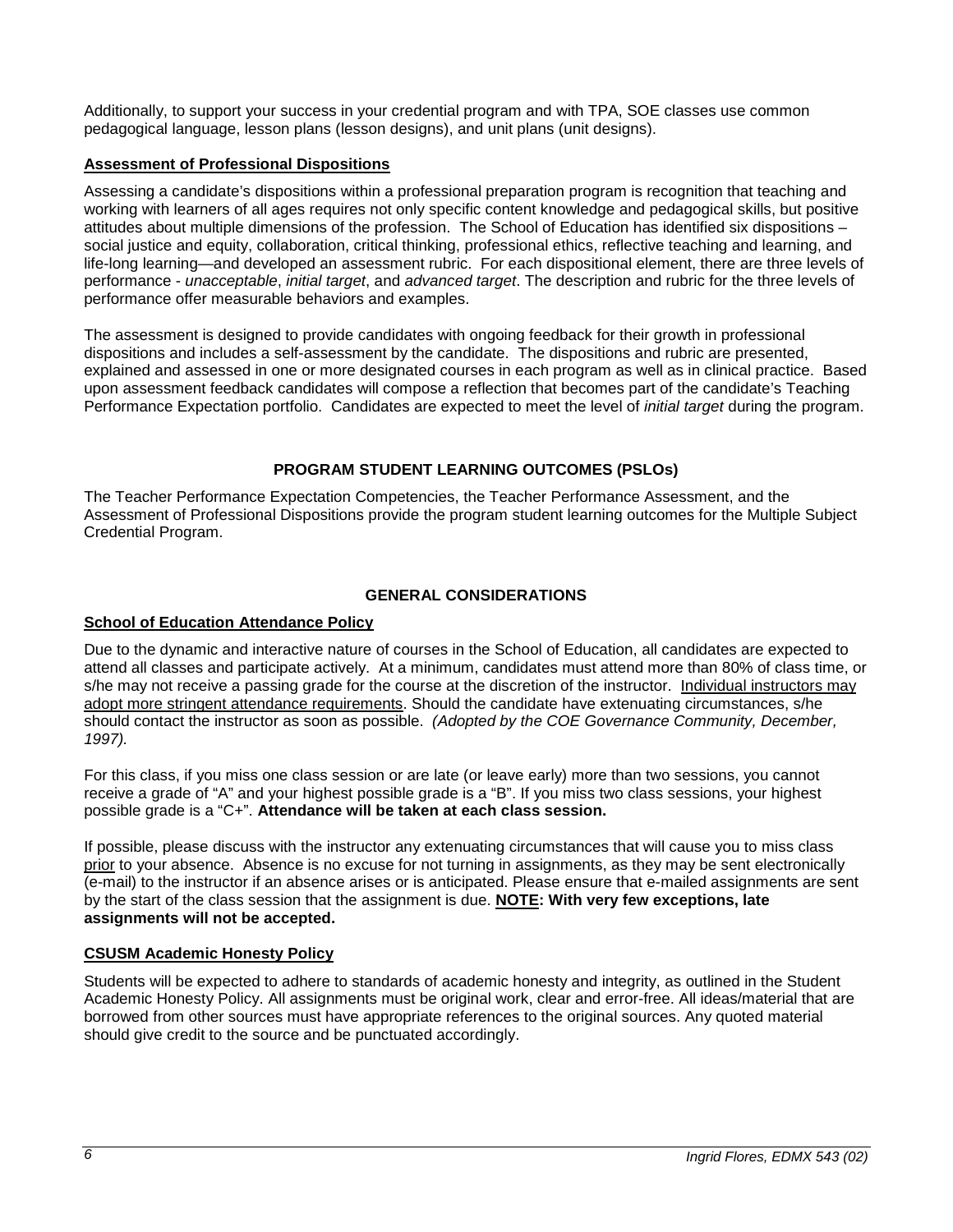Academic Honesty and Integrity: Students are responsible for honest completion and representation of their work. Your course catalog details the ethical standards and penalties for infractions. There will be zero tolerance for infractions. If you believe there has been an infraction by someone in the class, please bring it to the instructor's attention. The instructor reserves the right to discipline any student for academic dishonesty, in accordance with the general rules and regulations of the university. Disciplinary action may include the lowering of grades and/or the assignment of a failing grade for an exam, assignment, or the class as a whole.

Incidents of Academic Dishonesty will be reported to the Dean of Students. Sanctions at the University level may include suspension or expulsion from the University.

Refer to the full Academic Honesty Policy at:

<span id="page-6-0"></span>[http://www.csusm.edu/policies/active/documents/Academic\\_Honesty\\_Policy.html](http://www.csusm.edu/policies/active/documents/Academic_Honesty_Policy.html)

## **Plagiarism**

As an educator, it is expected that each candidate will do his/her own work, and contribute equally to group projects and processes. Plagiarism or cheating is unacceptable under any circumstances. If you are in doubt about whether your work is paraphrased or plagiarized see the Plagiarism Prevention for Students website [http://library.csusm.edu/plagiarism/index.html.](http://library.csusm.edu/plagiarism/index.html) If there are questions about academic honesty, please consult the University catalog.

### <span id="page-6-1"></span>**Students with Disabilities Requiring Reasonable Accommodations**

Candidates with disabilities who require reasonable accommodations must be approved for services by providing appropriate and recent documentation to the Office of Disabled Student Services (DSS). This office is located in Craven Hall 4300, and can be contacted by phone at (760) 750-4905, or TTY (760) 750-4909. Candidates authorized by DSS to receive reasonable accommodations should meet with their instructor during office hours or, in order to ensure confidentiality, in a more private setting.

### <span id="page-6-2"></span>**All University Writing Requirement**

In keeping with the All-University Writing Requirement, all three-unit courses must have a writing component of at least 2,500 words (approximately 10 pages), which will be administered in a variety of ways in this course including lesson plans, assessment assignments, course text reading responses, written reflections, and a case study assignment.

# <span id="page-6-3"></span>**Course Format**

Blended/hybrid course consisting of mostly online learning with periodic face-to-face instruction

# <span id="page-6-4"></span>**Necessary Technical Competency Required of Students**

Students are required to use Moodle for this hybrid course. All assignment guidelines, rubrics, and resources to support successful completion of assignments are located on Moodle. Therefore, students need competence in using Moodle for forum postings, accessing necessary resources and assignment guidelines, and posting assignments on appropriate Moodle links.

# <span id="page-6-5"></span>**Contact Information for Technical Support Assistance**

For any technical problems related to using Moodle, please contact the CSUSM Student Tech Help Desk at 760.750.6505 or visit the Help Desk at Kellogg 2013. The following link provides information for student IT: <http://www.csusm.edu/iits/students/index.html>

# <span id="page-6-6"></span>**Use of Technology**

Candidates are expected to demonstrate competency in the use of various forms of technology (i.e. word processing, electronic mail, Moodle, use of the Internet, and/or multimedia presentations). Specific requirements for course assignments with regard to technology are at the discretion of the instructor. Keep a digital copy of all assignments for use in your teaching portfolio. All assignments will be submitted online, and some will be submitted in hard copy as well. Details will be given in class.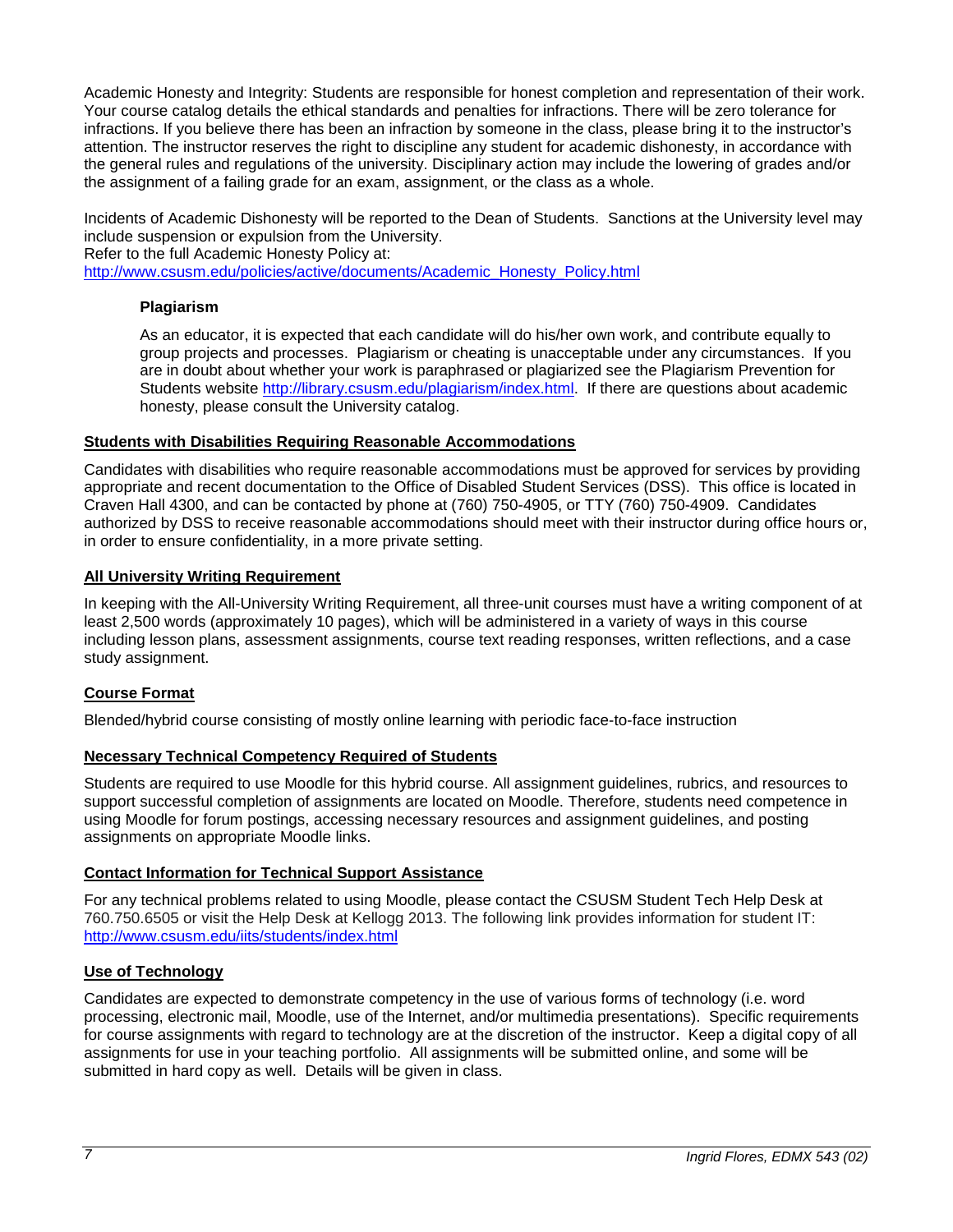This course infuses technology competencies to prepare candidates to use such tools, emphasizing their use in both teaching practice and student learning. Students are expected to demonstrate competency in the use of various forms of technology (i.e., word processing, electronic mail, Moodle, use of the Internet, and/or multimedia presentations). Specific requirements for course assignments with regard to technology are at the discretion of the instructor. Please keep a digital copy of all assignments for use in your teaching portfolio. Some assignments will be submitted online and some will be submitted in hard copy as well. Specific details will be given in class.

You must use your campus email account for this class. The best way to contact me is by e-mail.

# <span id="page-7-0"></span>**Electronic Communication Protocol**

Electronic correspondence is a part of your professional interactions. If you need to contact the instructor, e-mail is often the easiest way to do so. It is my intention to respond to all received e-mails in a timely manner. Please be reminded that e-mail and on-line discussions are a very specific form of communication, with their own nuances and etiquette. For instance, electronic messages sent in all upper case (or lower case) letters, major typos, or slang, often communicate more than the sender originally intended. With that said, please be mindful of all e-mail and on-line discussion messages you send to your colleagues, to faculty members in the School of Education, or to persons within the greater educational community. All electronic messages should be crafted with professionalism and care.

Things to consider:

- Would I say in person what this electronic message specifically says?
- How could this message be misconstrued?
- Does this message represent my highest self?
- Am I sending this electronic message to avoid a face-to-face conversation?

In addition, if there is ever a concern with an electronic message sent to you, please talk with the author in person in order to correct any confusion.

# <span id="page-7-1"></span>**Computer Use During Class Sessions**

You are welcome to use a laptop computer in class when working on class assignments, for example. However, you will need to save checking email or other personal computer use for time outside of class. Most students find it disruptive when they are focusing on class activities or listening to presentations and can hear keyboarding in the classroom. When the instructor or your cohorts are speaking or when class activities are in proceeding, your computer will not be in use. Your kind consideration is greatly appreciated by all!

# <span id="page-7-2"></span>**Cell Phones**

Please turn off your cell phone before the start of each class. In addition, there will be no texting during class. It is unprofessional for teachers to use their cell phone during meetings with peers or during professional development activities (our class is considered professional development!)

# <span id="page-7-3"></span>**Person-First Language**

Use "person-first" language in all written and oral assignments and discussions (e.g., "student with autism" rather than "autistic student"). Disabilities are not persons and they do not define persons, so do not replace personnouns with disability-nouns. Further, emphasize the person, not the disability, by putting the person-noun first.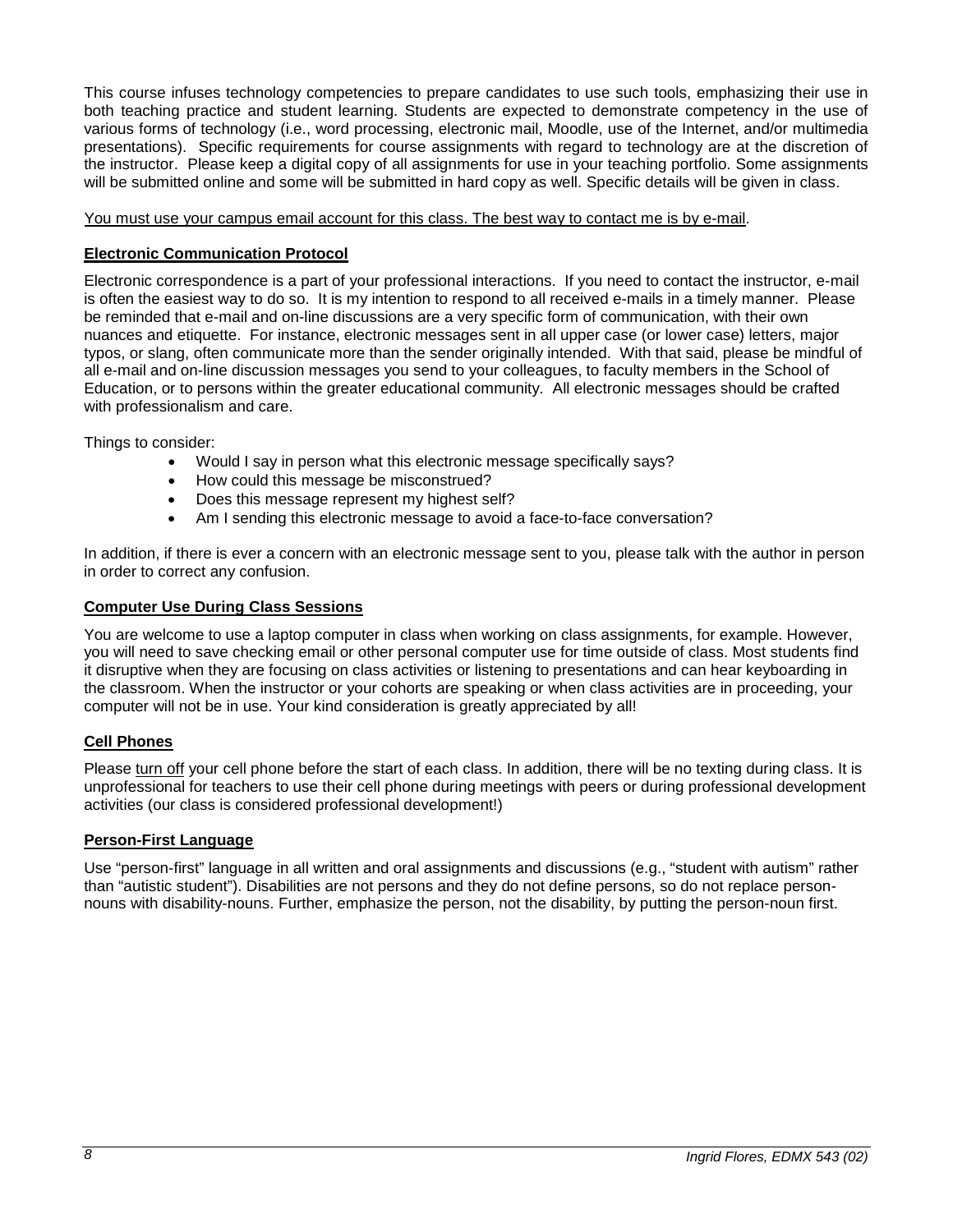# **COURSE REQUIREMENTS AND GRADED COURSE COMPONENTS**

# <span id="page-8-1"></span><span id="page-8-0"></span>**Assignments Tied to Course Learning Outcomes**

Each written assignment is expected to have a clear organizational presentation and be free of grammar, punctuation and spelling errors. There will be a reduction in points for the above-mentioned errors. Late assignments will not be accepted, unless extenuating circumstances can be properly substantiated. Prepare carefully for class, be ready to discuss readings and assignments thoughtfully, and actively participate in all class activities. Note the Description of Exemplary Students in this syllabus (p. 11).

| Assignments |                                                                                                                                              | Assignment<br>Possible Points | Total % of<br>Course |
|-------------|----------------------------------------------------------------------------------------------------------------------------------------------|-------------------------------|----------------------|
|             | 1. Math Book Club: Reading Accountability based on differentiated<br>responses. Also, online forums, reflections, and other class activities | 60 pts.                       | 15%                  |
|             | 2. Assessing Problem-Solving: Student Math Interviews                                                                                        | 20 pts.                       | 20%                  |
|             | 3. Mathematical Lesson Design, Video, & Implementation                                                                                       | 25 pts.                       | 25%                  |
|             | 4. Mathematics Case Study                                                                                                                    | 100 pts.                      | 30%                  |
|             | 5. Integration of Technology in Math Plan                                                                                                    | 50 pts.                       | 10%                  |

### <span id="page-8-2"></span>**Final Exam Statement**

There is no final exam in this course.

#### <span id="page-8-3"></span>**Grading Standards**

Total percentage of the course for each assignment is indicated in the list of assignments and in the assignment descriptions. A complete description of final outcome grading standards is located on p. 10 of this syllabus

#### <span id="page-8-4"></span>**Policy on Late/Missed Work**

Due to the nature of course assignments that require timely preparation and planning, with very few exceptions, late assignments will not be accepted. Please contact the course instructor if there are extenuating circumstances that impede the completion of a course assignment by the DUE date.

# **DESCRIPTIONS OF ASSIGNMENTS**

<span id="page-8-5"></span>*The relative weight for each assignment is indicated as a percentage of the total course grade. Detailed assignment guidelines and scoring rubrics will be provided on Moodle.*

#### <span id="page-8-6"></span>**1. Reading Accountability/Book Club: Demonstrating Evidence of Understanding (15%) – Individual**

Each week:

- a. One chapter from the assigned readings will be designated to be read and an overview provided to the course instructor. You must provide strong evidence of having read and understood the content of the chosen chapter. You may choose to demonstrate your knowledge of **ALL** the Big Ideas contained in the reading by preparing a graphic organizer, a concept map, a bulleted list, drawings, or another method of your choice. The complete list of choices is located on Moodle and will be highlighted by the course instructor. Note: regardless of which method you choose to represent your learning, *ALL key concepts in the reading must be represented.*
- b. Reflection papers will also be related to self-assessment and other course-related activities and assignments designed for students to demonstrate their understanding of the text and other readings per the instructor's guidelines.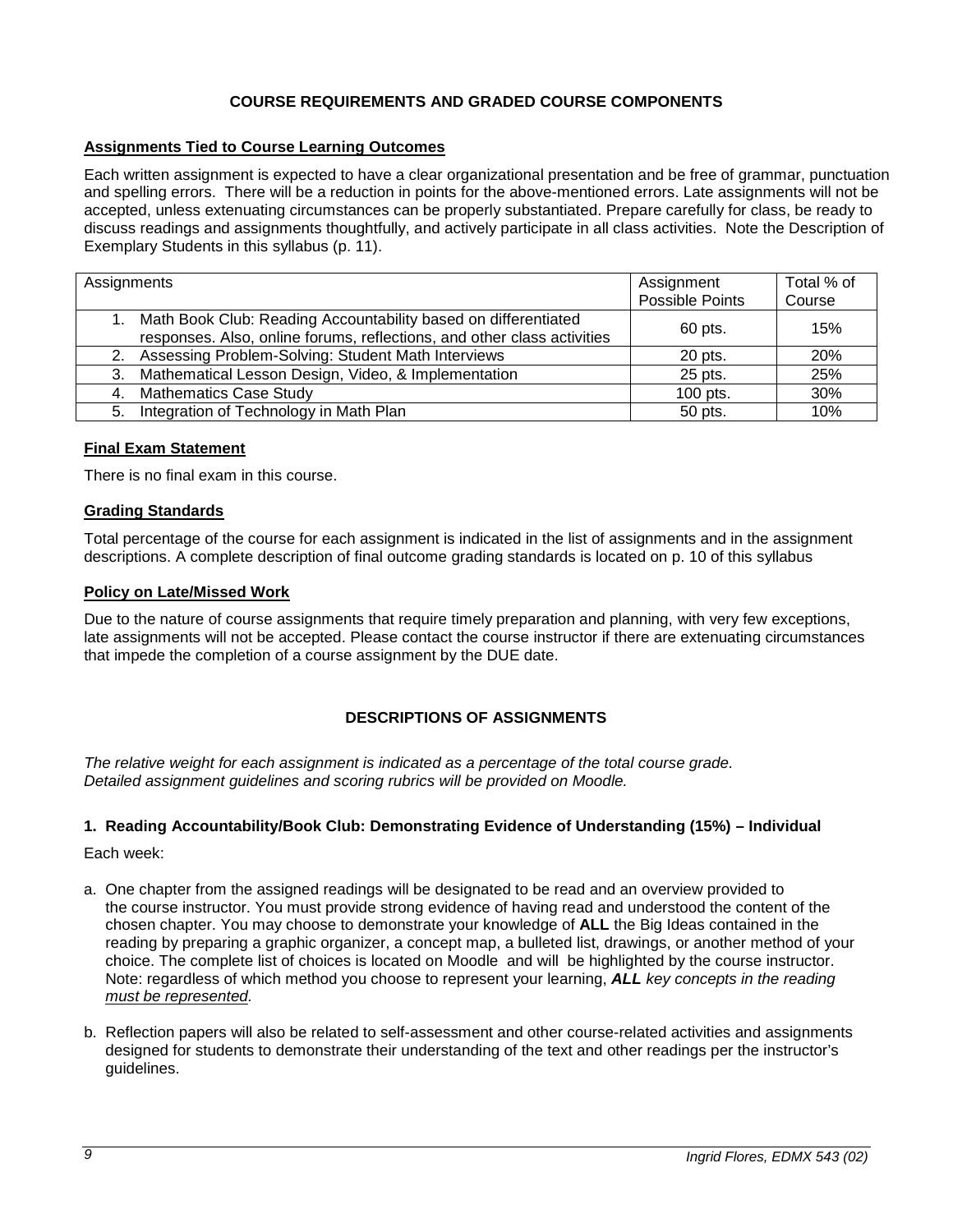# <span id="page-9-0"></span>**2. Student Math Interviews (20%) - Individual Write-ups**

You will conduct two different student interviews based on questions provided in class. Each interview is worth 10 points. For each interview, you will pose mathematical problems to any one student at a predetermined grade level. The purpose is to get you to begin thinking about students' mathematical understanding, to learn how to effectively pose questions, interpret the meaning of students' responses, and to provide you with an opportunity to interact with students. For each interview, you need to submit a report of no more than two pages (11" font, line spacing of 1.5). Please include the child's written work. You may work with a peer in the interviewing process, but each needs to write his/her own report. The following two documents can be found on in Moodle Session 1: *Interviewing Guidelines* and *Student Math Interviews*.

## <span id="page-9-1"></span>**3. Mathematical Lesson Design: Teaching Through Problem Solving (25%) – Individual**

The purpose of this assignment is to help you learn how to design effective problem-based mathematical activities and lessons and to provide an opportunity for you to practice teaching mathematics. You will design one **studentcentered** standards-based lesson (approximately 25-30 minutes in length) that you will present to students in a classroom Please avoid teacher directed lessons (i.e., lecturing to students or "showing" students how to work problems.

In your lesson, you must focus on problem-based activities in alignment with CA Common Core State Standards-Math, and the lesson must be differentiated. Your lesson activity must be reform-minded, hands-on, cognitively challenging, contain differentiated instruction, focus on students' mathematical thinking, AND *provide the opportunity for you to gather evidence of student learning (i.e., student work that you can assess) if you were to implement the lesson in a practicum classroom.* Pease ensure that your lesson design is based on problemsolving strategies and **not** on procedural mechanics or math "worksheets". For this course, you will videotape your lesson to provide evidence of having implemented the lesson to students.

NOTE: *NO Bingo games or candy manipulatives for your lesson activity! You will present your lesson to the cohort according to the course schedule. However, your lesson may be a mathematical game that focuses on developing conceptual understanding. More specific details and guidelines will be given in class. The lesson design template is attached to this syllabus.*

#### <span id="page-9-2"></span>**4. Student Mathematics Case Study (30%) - Individual**

The purpose of this assignment is for you to learn how to assess an elementary student's initial mathematical level of understanding by conducting short diagnostics tests, determining interventions that could support the student's mathematics achievement, and documenting the student's progress over a five to six-week period. You will conduct the mathematics case study on an elementary student during the duration of this course. Please consult with the teacher and explain the assignment so that he/she can designate a student for you to assess. The student's name and descriptive information will remain anonymous throughout the case study. More details and guidelines will be provided in class and on Moodle.

#### <span id="page-9-3"></span>**5. Integration of Technology in Math Plan (10%) – Individual**

You will create a technology plan that supports the reinforcement of mathematical concepts associated with your lesson design. The assignment guidelines are posted on Moodle Session 3

# **FINAL GRADE STANDARDS**

#### <span id="page-9-5"></span><span id="page-9-4"></span>**Final Grade Scale**

Grades for this course will be based on the following grading scale:  $A = 93\% - 100\%$   $A = 90\% - 92\%$   $B + = 87\% - 89\%$   $B = 83\% - 86\%$   $B - = 80\% - 82\%$ C+ = 77% - 79% C = 73% - 76 % C- = 70% -72% D = 60% - 69% F = below 60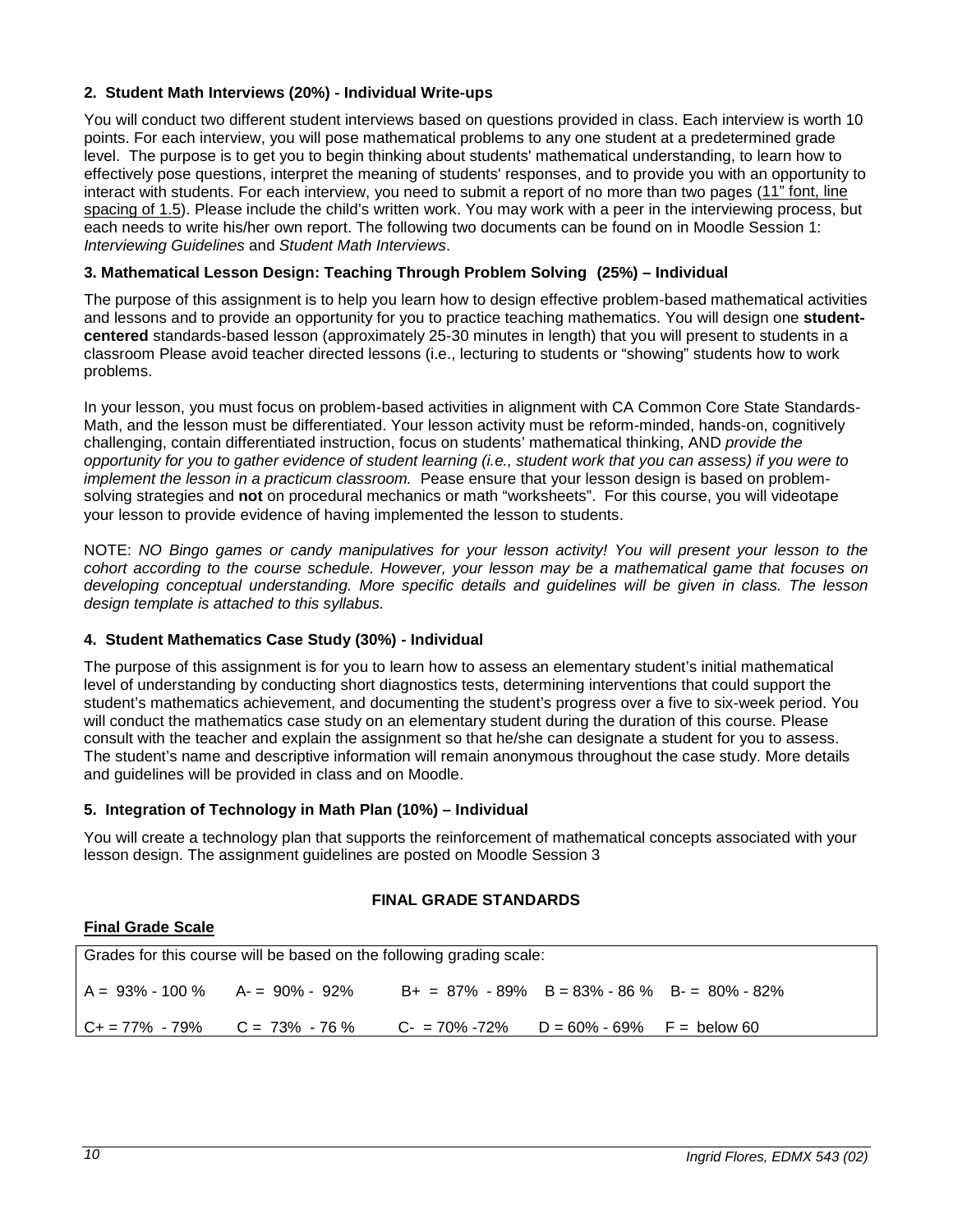# **Exemplary "A" Students:**

- Demonstrate serious commitment to their learning, making full use of the learning opportunities available and searching out the implications of their learning for future use.
- Complete all assignments thoroughly and thoughtfully toward the goal of developing in-depth math projects.
- Make insightful connections between all assignments and their developing overall understanding of mathematical concepts; they continually question and examine concepts in a genuine spirit of inquiry.
- Show a high level of achievement of course goals.

# **"B" Students:**

- Simply comply with the course requirements and expectations.
- Complete all assignments, usually thoroughly and thoughtfully.
- Usually connect assignments to their developing overall understanding of mathematical concepts; may be satisfied with accepting their learning as it is received without deeply examining concepts or seeking a higher level of understanding.
- Show reasonable achievement of course goals.

Remember! You are required to maintain a B average (3.0 GPA) in your teacher education courses to receive a teaching credential in the State of California.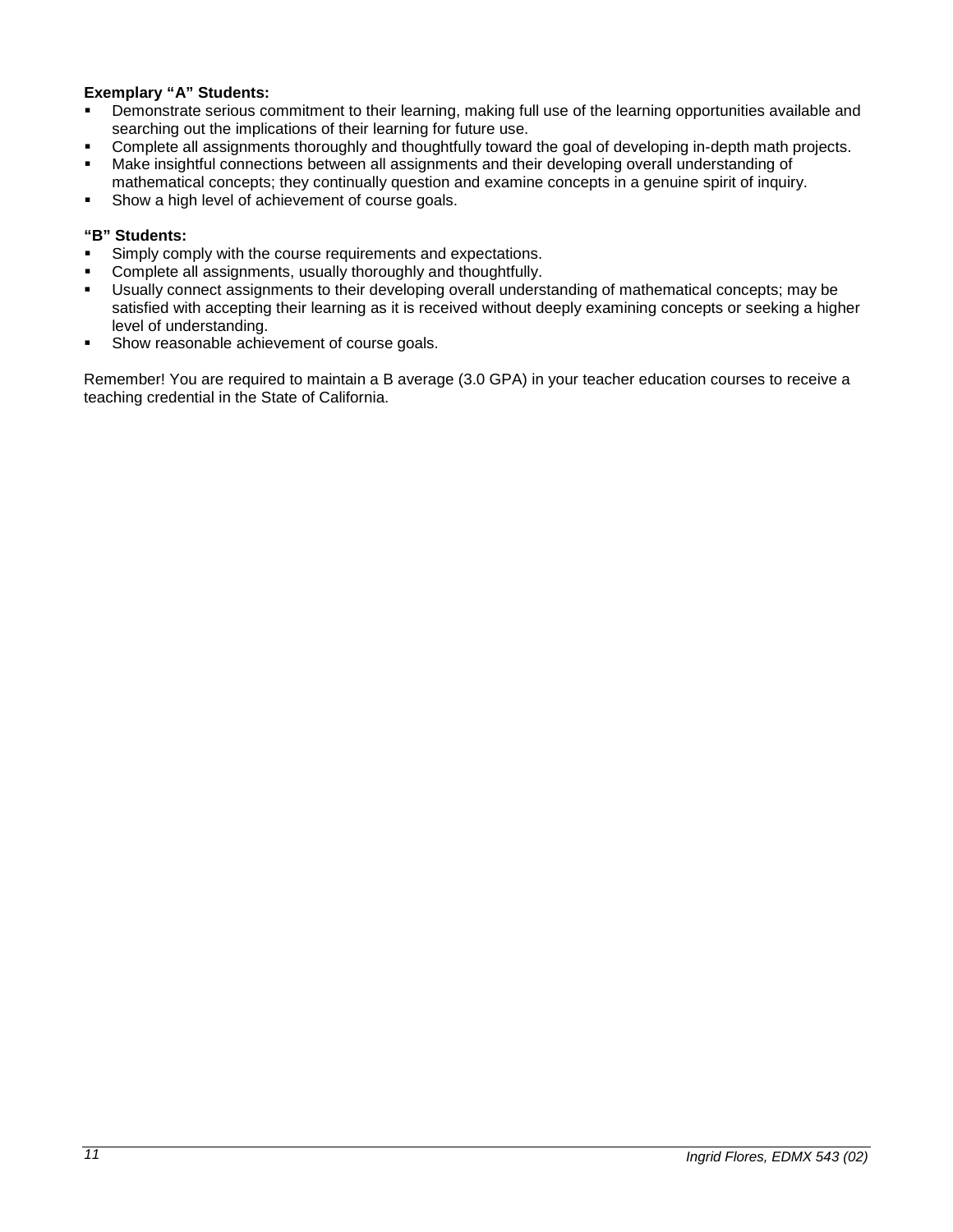# **SCHEDULE/COURSE OUTLINE**

<span id="page-11-0"></span>

| <b>DATE</b>    | <b>EDMX 543 COURSE TOPICS &amp; ASSIGNMENTS</b>                                 | <b>COURSE TEXT READINGS &amp; DUE</b><br><b>ASSIGNMENTS</b>                        |
|----------------|---------------------------------------------------------------------------------|------------------------------------------------------------------------------------|
| Session 1      | <b>Introduction to Mathematics Education</b>                                    | 1. Teaching Mathematics in the 21 <sup>st</sup>                                    |
| 9/03/15        | What does it mean to "do mathematics"? (Big                                     | Century                                                                            |
|                | picture)<br>Characteristics of Effective Classrooms: Overview of                |                                                                                    |
| <b>Meet on</b> | Instructional                                                                   | 2 - Exploring What It Means to Know                                                |
| <b>Campus</b>  | Practices                                                                       | and Do Mathematics                                                                 |
|                | Developing understanding-How do kids learn?                                     |                                                                                    |
| Session 2      | Problem solving in the mathematics classroom<br><b>Unpacking the standards:</b> | 3 - Teaching Through Problem Solving                                               |
|                | - Common Core Content Standards (CCCS) for                                      |                                                                                    |
| 9/10/15        | <b>Mathematics</b>                                                              | Access Math Case Study Assignment                                                  |
|                | - Mathematics Framework for CA Public Schools                                   | Guidelines and materials (Moodle)                                                  |
|                | (Draft)                                                                         |                                                                                    |
| Session 3      | <b>Building a Math Learning Community</b>                                       | Access Math Interviews (Moodle)<br>4 - Planning in the Problem-Based               |
|                | <b>Lesson Planning</b>                                                          | Classroom                                                                          |
| 9/17/15        | - Conceptual vs. procedural knowledge                                           |                                                                                    |
|                | - Introduction to Cognitively Guided Instruction (CGI)                          |                                                                                    |
|                | - Assessment - Connecting instruction to                                        | Due: Book Club 1 on Chapter 3                                                      |
|                | assessment                                                                      | <b>DUE: CA CCSS-Math Lesson Sketch</b>                                             |
|                |                                                                                 | (Upload to Moodle)                                                                 |
|                | How to Teach Math as a Social Activity video                                    |                                                                                    |
|                | (Moodle)                                                                        | Access and read documents on                                                       |
|                |                                                                                 | differentiated instruction in the elementary<br>classroom and mathematics (Moodle) |
|                |                                                                                 |                                                                                    |
|                |                                                                                 | Access Lesson Design template and                                                  |
|                |                                                                                 | assignment rubric (Moodle)                                                         |
| Session 4      | <b>Student Math Interviews: Assessing Student</b>                               | 5 - Building Assessment into                                                       |
| 9/24/15        | Learning                                                                        | <b>Instruction</b>                                                                 |
|                |                                                                                 | Access Math Interviews and Interviewing                                            |
|                | <b>Access Children Problem Solving video clips</b>                              | Guidelines (Moodle)                                                                |
| <b>Meet on</b> | (Moodle)                                                                        |                                                                                    |
| <b>Campus</b>  |                                                                                 | Access and read Assessment Types and                                               |
|                |                                                                                 | Purposes document (Moodle)                                                         |
| Session 5      | Math and Special Populations: Creating Inclusive                                | 6 - Teaching Mathematics Equitably to                                              |
|                | <b>Mathematics Classrooms</b>                                                   | All Children                                                                       |
| 10/01/15       |                                                                                 |                                                                                    |
|                | Number Sense I: What it means and how we can                                    | 8 - Developing Early Number Concepts<br>and Number Sense                           |
|                | help children develop it.                                                       |                                                                                    |
|                |                                                                                 | Access and Read Mathematics and                                                    |
|                |                                                                                 | Students with Special Needs article:                                               |
|                |                                                                                 | http://investigations.terc.edu/library/bookpa<br>pers/translating_lessons.cfm      |
|                |                                                                                 |                                                                                    |
|                |                                                                                 | DUE: Book Club 2 on Chapter 8                                                      |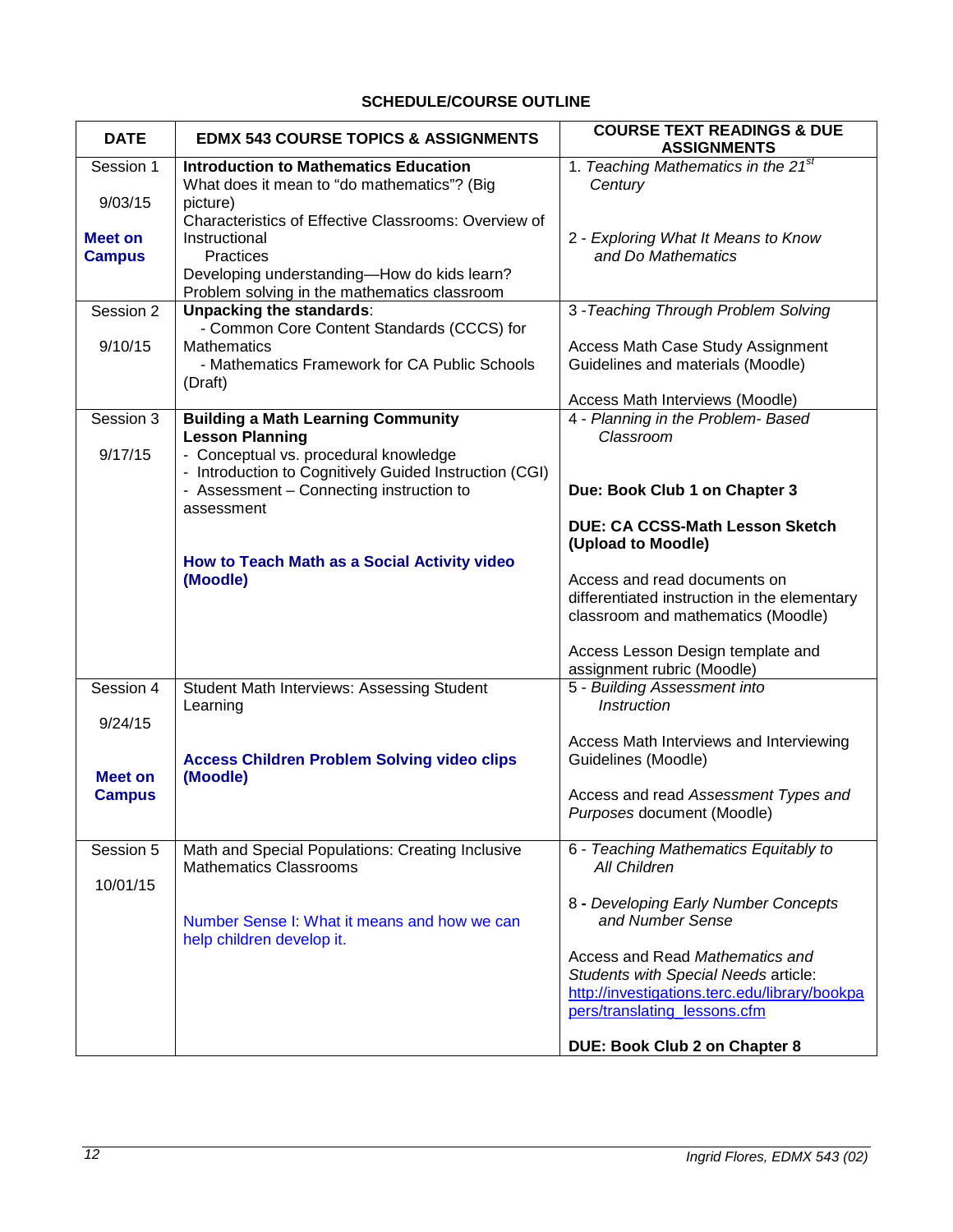| <b>DATE</b>                     | <b>EDMX 543 COURSE TOPICS &amp; ASSIGNMENTS</b>                                                                        | <b>COURSE TEXT READINGS &amp; DUE</b><br><b>ASSIGNMENTS</b>                                                                         |
|---------------------------------|------------------------------------------------------------------------------------------------------------------------|-------------------------------------------------------------------------------------------------------------------------------------|
| Session 6                       | <b>Technology in Mathematics</b>                                                                                       |                                                                                                                                     |
| 10/08/15                        | <b>Access and interact with</b><br>http://www.nctm.org/Classroom-<br>Resources/Interactives/                           | 7 - Using Technological Tools to<br><b>Teach Mathematics</b>                                                                        |
| Session<br>7                    | <b>PRACTICE INTERVIEW DUE (Option 1)</b>                                                                               | 9 - Developing Meanings for the<br><b>Operations</b>                                                                                |
| 10/15/15                        | <b>Number Sense II:</b><br>Classification of word problems for addition,<br>subtraction, multiplication, and division. | 10 - Helping Children Master the Basic<br>Facts                                                                                     |
|                                 | Constructing efficient mental tools for fact mastery.                                                                  |                                                                                                                                     |
|                                 | <b>Meanings and Models for Operations video</b><br>(Moodle)                                                            |                                                                                                                                     |
| Session 8                       | <b>Number Sense III:</b>                                                                                               | 11 - Developing Whole-Number Place-                                                                                                 |
| 10/22/29                        | How do we promote understanding of place value?                                                                        | <b>Value Concepts</b>                                                                                                               |
|                                 | <b>Meaning of Place Value Video (Moodle)</b>                                                                           | DUE: Book Club 3 on Chapter 11                                                                                                      |
|                                 |                                                                                                                        | <b>DUE: Place Value Interview due</b><br>(options 2 and 3)                                                                          |
| Session 9                       | <b>Number Sense IV:</b><br>Flexible methods of computation/mental                                                      | 12 - Developing Strategies for Addition<br>and Subtraction Computation                                                              |
| 10/29/15                        | strategies/estimation.                                                                                                 | 13 - Developing Strategies for                                                                                                      |
|                                 | Error Patterns in Computation                                                                                          | Multiplication and Division<br>Computation                                                                                          |
| <b>Meet on</b><br><b>Campus</b> |                                                                                                                        | <b>Addition/Subtraction OR</b><br><b>Multiplication/Division interview due</b><br>(turn in only one interview) (options 2<br>and 3) |
| Session 10                      | Algebraic Reasoning and Functions - Exploring                                                                          | 14 - Algebraic Thinking: Generalizations,                                                                                           |
| 11/05/15                        | patterns, variables, and equations.                                                                                    | Patterns, & Functions                                                                                                               |
|                                 | <b>Algebraic Thinking video (Moodle)</b><br><b>Patterns, Functions, and Algebra video (Moodle)</b>                     | Due: Book Club 4 on Chapter 14                                                                                                      |
|                                 | <b>Algebraic Reasoning Interactive Program</b><br>(Moodle)                                                             | Algebra interview due (options 2 and 3)                                                                                             |
|                                 | <b>Interact with Algebra Virtual Manipulatives</b><br>http://nlvm.usu.edu/en/nav/topic t 2.html                        |                                                                                                                                     |
| Session 11                      | <b>Fractions:</b>                                                                                                      | 15 - Developing Fraction Concepts                                                                                                   |
| 11/12/15                        | Constructing understanding of fractions; fraction<br>computation                                                       | 16 - Developing Strategies for Fraction<br>Computation<br>17 - Developing Concepts of Decimals<br>and Percent                       |
|                                 | <b>Interact with Fractions Virtual Manipulatives</b><br>(use Safari or Firefox-does not work with                      |                                                                                                                                     |
|                                 | Chrome):<br>http://nlvm.usu.edu/en/nav/grade_g_2.html                                                                  | Due: Book Club 5 on Chapter 15                                                                                                      |
|                                 |                                                                                                                        | <b>Fractions interview due (options 2 &amp; 3)</b>                                                                                  |
| 13                              |                                                                                                                        | Ingrid Flores, EDMX 543 (02)                                                                                                        |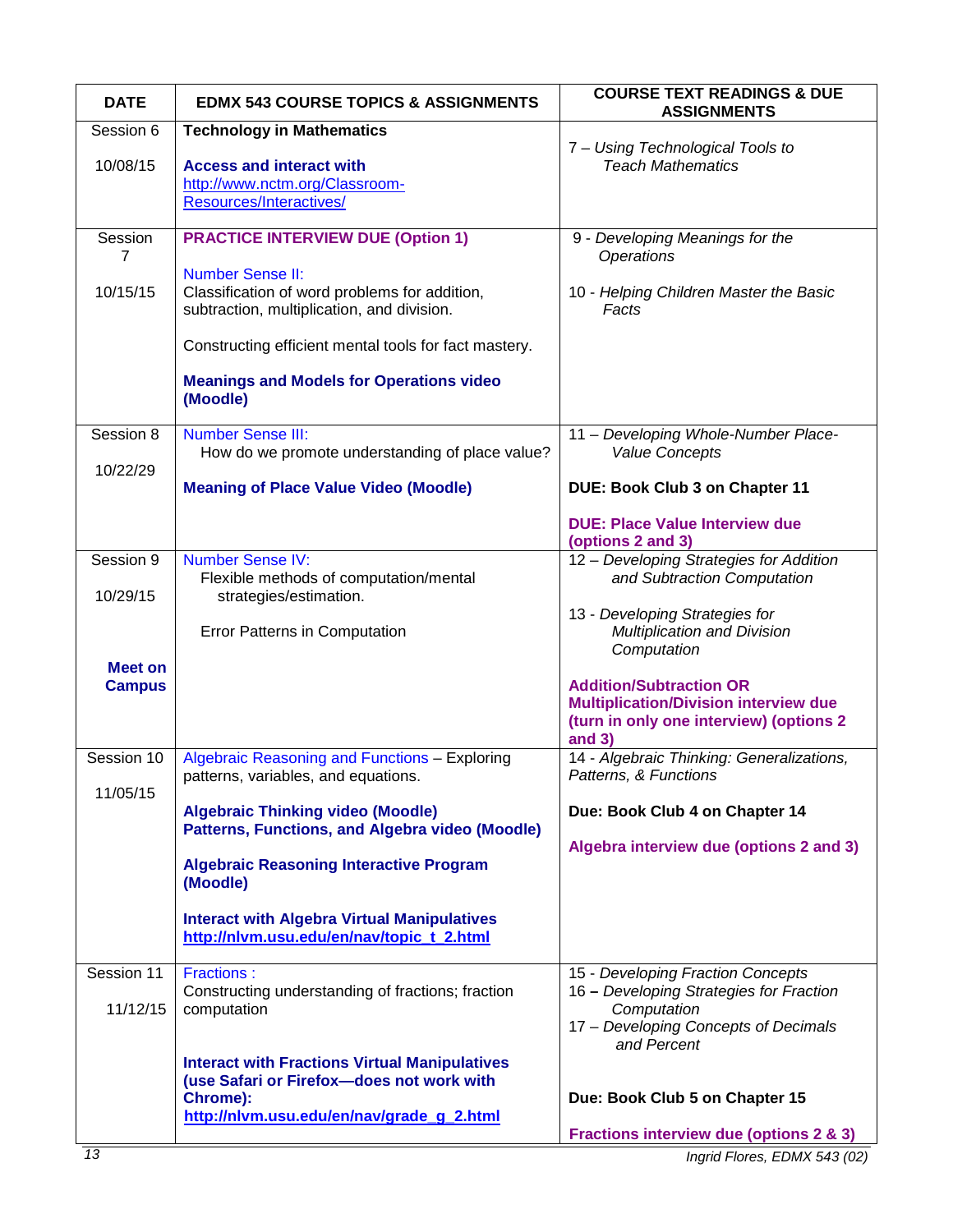| <b>DATE</b>    | <b>EDMX 543 COURSE TOPICS &amp; ASSIGNMENTS</b>                                                | <b>COURSE TEXT READINGS &amp; DUE</b><br><b>ASSIGNMENTS</b> |
|----------------|------------------------------------------------------------------------------------------------|-------------------------------------------------------------|
| Session 12     | Measurement - Customary and metric system                                                      | 18 - Proportional Reasoning                                 |
| 11/19/15       | <b>Interact with Measurement Virtual Manipulatives:</b>                                        | 19 - Developing Measurement<br>Concepts                     |
|                | http://nlvm.usu.edu/en/nav/topic_t_4.html                                                      | <b>DUE: Measurement interview (option 3</b>                 |
|                |                                                                                                | only)                                                       |
|                |                                                                                                | <b>DUE: Lesson Design and Video</b>                         |
|                |                                                                                                | <b>DUE: Integration of Technology Plan</b>                  |
| Session 13     |                                                                                                |                                                             |
| 12/03/15       | Geometry - Developing geometric reasoning and<br>spatial sense                                 | 20 - Geometric Thinking and<br><b>Geometric Concepts</b>    |
|                |                                                                                                |                                                             |
|                | <b>Interact with Geometry Virtual Manipulative:</b>                                            | 21 - Developing Concepts of Data                            |
|                | http://nlvm.usu.edu/en/nav/topic_t_3.html                                                      | Analysis                                                    |
|                |                                                                                                | 22 - Exploring Concepts of Probability                      |
|                | Probability & Data Analysis - Developing meaningful                                            |                                                             |
|                | experiences in gathering and displaying statistical                                            | Access and read van Hiele Levels of                         |
|                | data.                                                                                          | Geometric Understanding document                            |
|                | Exploring concepts of chance, simple and<br>independent events.                                | (Moodle)                                                    |
|                |                                                                                                | DUE: Book Club 6 on Chap. 20, 21, or<br>22.                 |
|                | Probability YouTube video (Moodle)                                                             |                                                             |
|                | The Monty Hall Problem video (Moodle                                                           | <b>DUE: Geometry interview (option 3</b><br>only)           |
|                |                                                                                                | <b>DUE: Case Study Assignment</b>                           |
| Session 14     | Last day of class                                                                              | Course Wrap-Up and Final Reflections                        |
| 12/10/15       |                                                                                                |                                                             |
|                |                                                                                                |                                                             |
| <b>Meet on</b> |                                                                                                |                                                             |
| <b>Campus</b>  |                                                                                                |                                                             |
|                | Assessment - This competency will be infused<br>throughout the course. Use this chapter as one | 5 - Building Assessment into<br><b>Instruction</b>          |
|                | reference for planning instruction.                                                            |                                                             |
|                |                                                                                                |                                                             |
|                | Technology - This competency will be infused                                                   |                                                             |
|                | throughout the course. Use this chapter as an                                                  | 7 - Using Technological Tools to                            |
|                | ongoing reference.                                                                             | <b>Teach Mathematics</b>                                    |

# **\* \* NOTE: While this syllabus is carefully planned, it may be modified or adjusted at any time in response to the learning needs of the class.**

# **Color Coding Legend:**

**Blue** = Mathematical Content and Course Topics **Purple** = Student Math Interviews **Navy Blue** = Videos and Interactive Programs **Black** = Book Clubs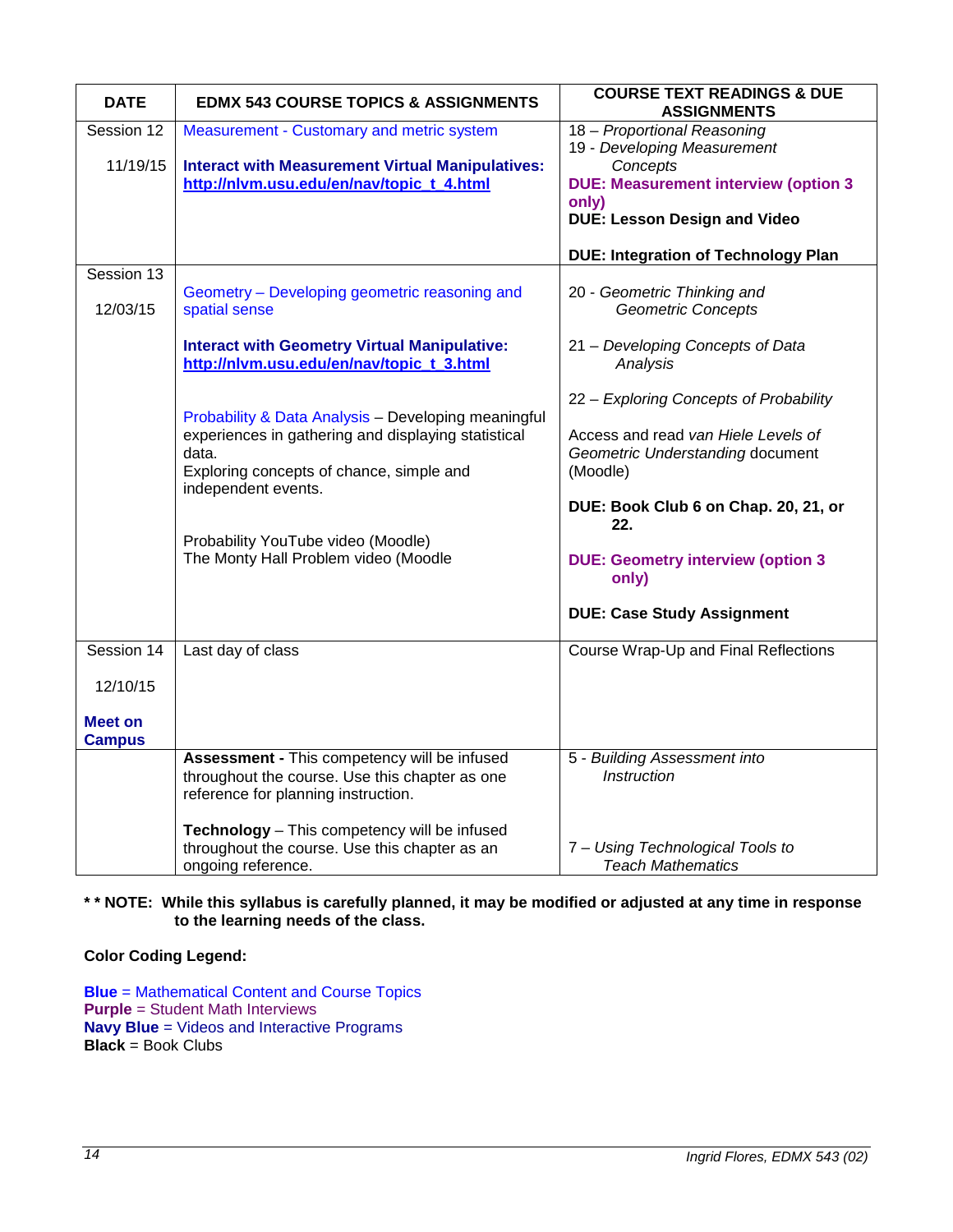### **LESSON DESIGN ELEMENTS**

#### <span id="page-14-0"></span>**Elements of the learning experience**

**Lesson Title**: What is the title of your lesson?

**Grade Level:**

**Content Area:** *Mathematics*

**Subject Matter:** *Number Sense, Measurement and Geometry, Algebra and Functions, Statistics, Data Analysis and Probability, Mathematical Reasoning*

#### **Time period for the learning experience:**

**CA Common Core State Standards – Mathematics**: *State-adopted content standards* **CA Common Core State Standards for Mathematical Practice:** *Which practices/skills will your lesson address?*

 *Annotate both content standards and mathematical practices used in your lesson.*

**Lesson objective(s) based on the content standards**: What do you want students to be able to do as a result of active engagement and learning in your lesson? What do you want students to know when the lesson investigation is finished? Write in complete sentences. Use an action verb and explain how students will demonstrate their new knowledge and understanding.

 Example: "After successful completion of the lesson, the student will be able to demonstrate understanding of \_\_\_\_\_\_\_\_\_\_\_\_\_." Or, "After successful completion of the lesson, the student will be able to be able to  $\overline{\phantom{a}}$ 

- **Mathematical Concept(s):** What are you trying to teach? What big idea(s) is/are the focus of your lesson? Do say, "The students will be able to \_\_\_\_\_\_\_\_\_." (That is an objective, not a concept.)
	- *Example: In the set model for fractions, the whole is understood to be a set of objects and subsets of the whole make up fractional parts.*
- **Class Description** For the purpose of this assignment, the class description must include English Learners, Special Education students, and GATE students. *Individualize this section based on your own assigned classroom.*

 *Type of class (self contained, subject specific), time of year, general background of students learning in relationship to new learning (challenges and prior learning)*

 *English Learners: Special education: GATE student: General education:* 

#### **Developmental needs of the students at this age**

*Learning needs and developmental, age-appropriate skills needed by your students based on grade level. How do students in your chosen grade level learn best? What kinds of instructional strategies best support their learning? This information is easily accessed through a Google search.*

#### **Student Groupings**: *How will you group students for instruction?*

**Materials/Resources/Technology:** *What does the teacher need? What do the students need? Materials should include lists of supplies that will be needed to present this lesson.*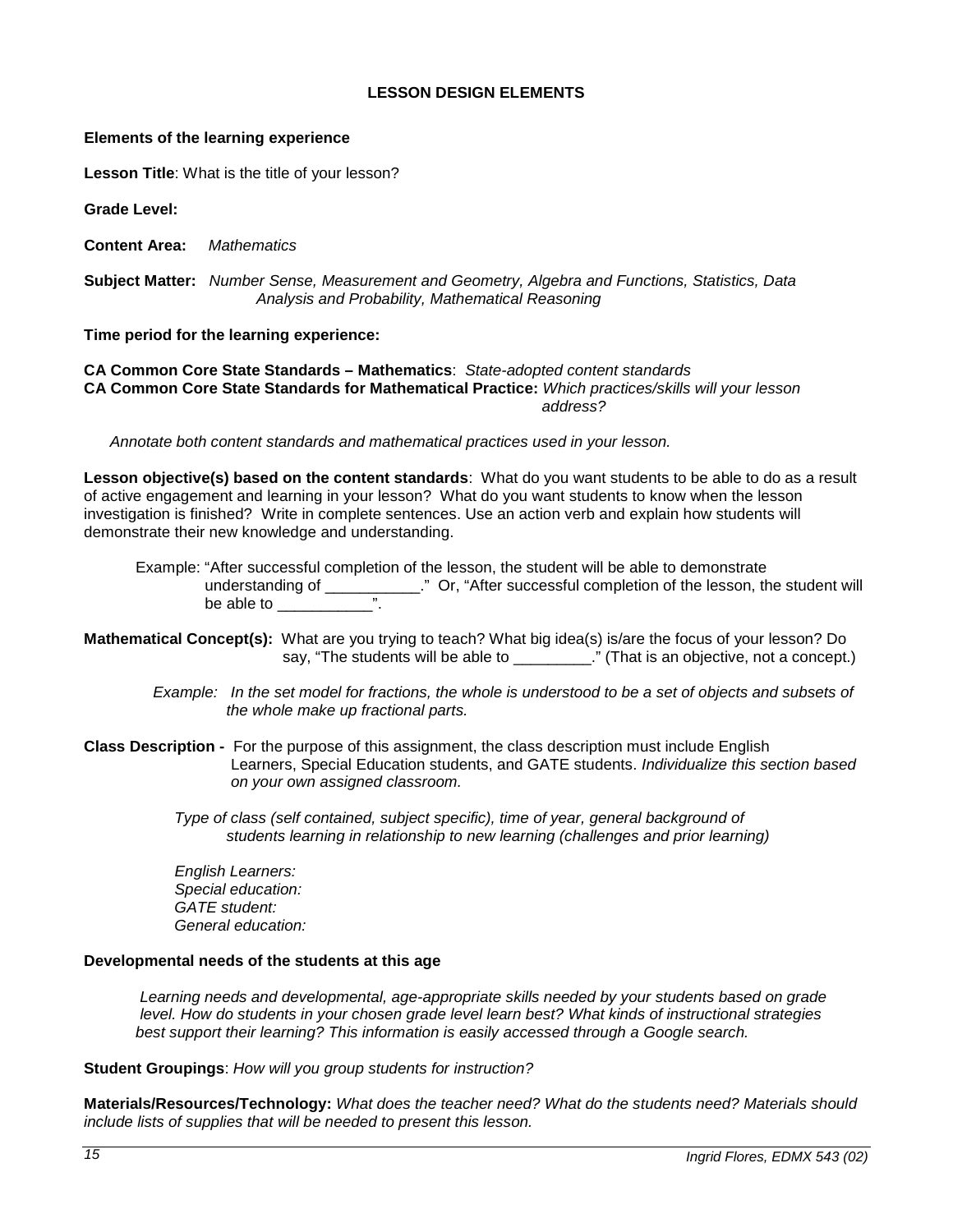#### **Assessment Plan**

**Note:** Goals/objectives that will be assessed are based on the content standards and are tied to the Big Idea(s) (concepts) in your lesson.

*Types of assessment: Prior knowledge (pre assessment), Formative (progress monitoring), and Summative (final product)*

 *Description and Purpose of each Assessment Type listed above* 

 *Feedback strategies: How students will be informed of specific successes and challenges?*

#### *Description & Purpose of Differentiated/Adapted Assessment Methods for ONE of the following students:*

- *English Learner*
- *Learner with Special Needs*
	- *Learning Disability*
	- *Physical Disability*
- *GATE Student/Advanced Learners/Accelerated Learner*

 *How general assessment results will be used to inform instruction:*

#### **Criteria for Assessment**

What benchmark criteria will you use to grade the assessment? How will you know if a student has successfully completed the assessment and accomplished the learning goals? What will they do to show you they have succeeded?

**NOTE:** Criteria are based on the science content standards and the learning goals/objectives in your lesson.

**Lesson Activities**: Address the subject matter lesson objectives (tied to math content standards and developmental needs of the students described.

#### **\* Please refer to the PROBLEM-BASED THREE-PART LESSON INSTRUCTIONAL MODEL at the end of this syllabus** *before* **you begin writing this part of your lesson design**

| <b>INSTRUCTIONAL STRATEGIES-</b>                                                                                                                       | <b>Student Activities -</b>                                                                            |
|--------------------------------------------------------------------------------------------------------------------------------------------------------|--------------------------------------------------------------------------------------------------------|
| What the teacher does during the instruction.                                                                                                          | What the students do during the lesson and<br>independent practice.                                    |
| <b>LAUNCH:</b>                                                                                                                                         |                                                                                                        |
| Opening the Lesson/ INTO = Before the Lesson<br>Anticipatory Set - How will you motivate and focus students?<br>What prior knowledge do students need? | What will the students do?                                                                             |
| <b>EXPLORE:</b>                                                                                                                                        |                                                                                                        |
| Process/Steps of Instruction/ THROUGH = During the<br>Lesson                                                                                           | For each of the steps of instruction (what the<br>teacher does), describe what the students will<br>do |
| Please ensure that the following GUIDING QUESTIONS are<br>addressed in this area of your lesson design.                                                |                                                                                                        |
| How will you describe and model skills/tasks required for<br>1.<br>the lesson?                                                                         |                                                                                                        |
| How will you ensure that the mathematical concept(s) are<br>2.<br>clear and explicit?                                                                  |                                                                                                        |
| 3. How will support the lesson objective(s)?                                                                                                           |                                                                                                        |
| How will you actively involve all students?<br>4.                                                                                                      |                                                                                                        |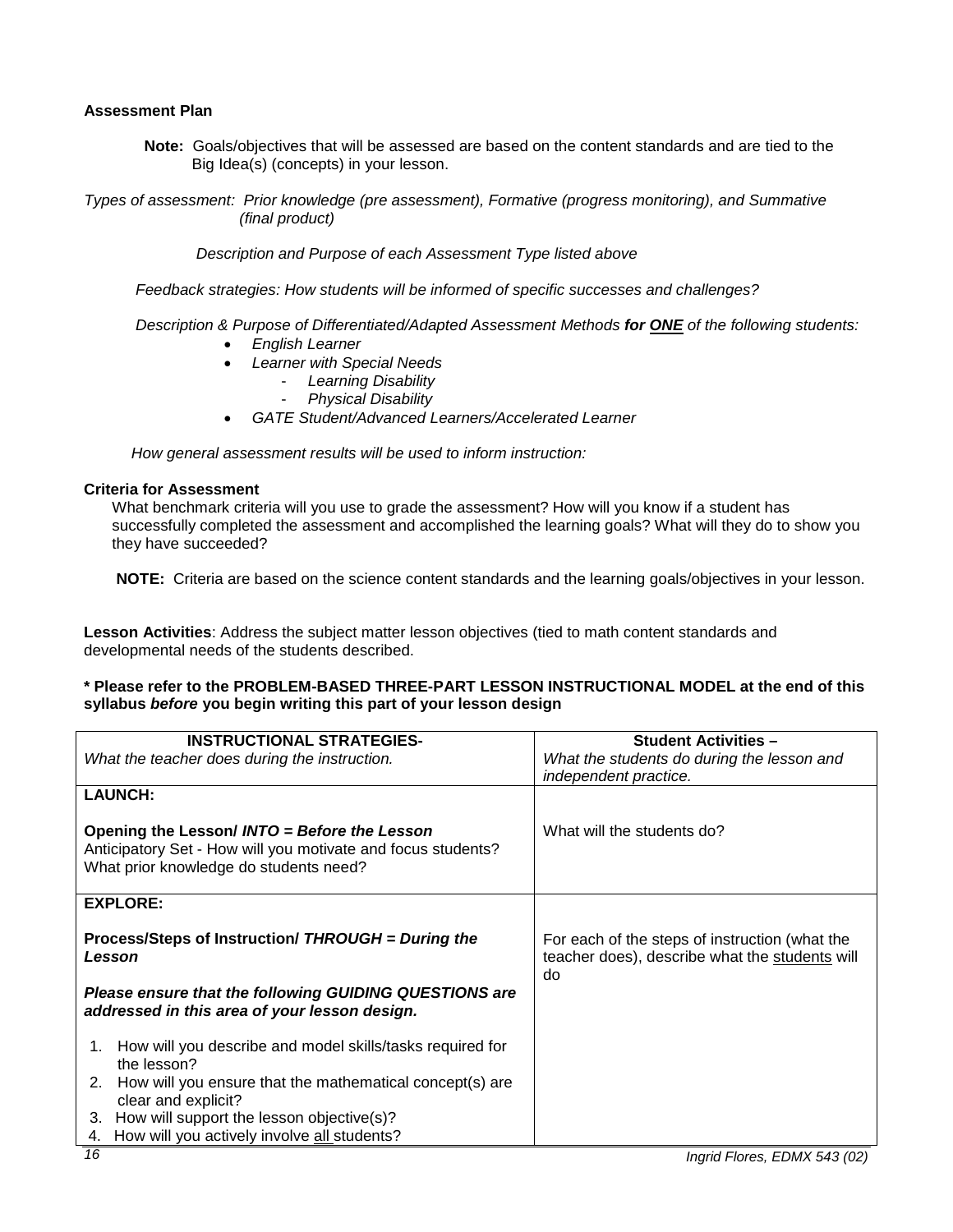| <b>INSTRUCTIONAL STRATEGIES-</b>                                                           | <b>Student Activities -</b>                |
|--------------------------------------------------------------------------------------------|--------------------------------------------|
| What the teacher does during the instruction.                                              | What the students do during the lesson and |
|                                                                                            | independent practice.                      |
| How will you structure opportunities for the students to<br>5.                             |                                            |
| apply their learning in class with support?                                                |                                            |
| How will you check for students' understanding?<br>6.                                      |                                            |
| How will you structure opportunities for the students to<br>$7_{\scriptscriptstyle{\sim}}$ |                                            |
| apply their learning in class independently?                                               |                                            |
| How will you ensure that the independent practice is at the<br>8.                          |                                            |
| appropriate level of difficulty for the various students?                                  |                                            |
| How will you assess that students have met the<br>9.                                       |                                            |
| learning objectives?                                                                       |                                            |
| 10. What will your interventions consist of if the                                         |                                            |
| learning objectives are not being met?                                                     |                                            |
|                                                                                            |                                            |
| <b>SUMMARY:</b>                                                                            |                                            |
|                                                                                            |                                            |
| Closure: How will you have students summarize                                              | How will the students summarize their      |
| their learning to provide closure?                                                         | learning?                                  |
|                                                                                            |                                            |
|                                                                                            |                                            |
| BEYOND = AFTER THE LESSON = EXTENDING LEARNING                                             |                                            |
|                                                                                            | What will the students do?                 |
| Transfer: How will you structure opportunities for students to                             |                                            |
| continue learning/practice and transfer learning after the<br>lesson?                      |                                            |
|                                                                                            |                                            |

# **Description & Purpose of Differentiated/Adapted Instructional Methods for ONE of the following students:**

- *English Learner*
- *Learner with Special Needs*
	- *Learning Disability*
		- *Physical Disability*
- *GATE Student/Advanced Learners/Accelerated Learner*

# **Rationale for Instructional Strategies:**

Why are the instructional strategies, student activities and resources appropriate for this class? Explain how they are based on content and student development.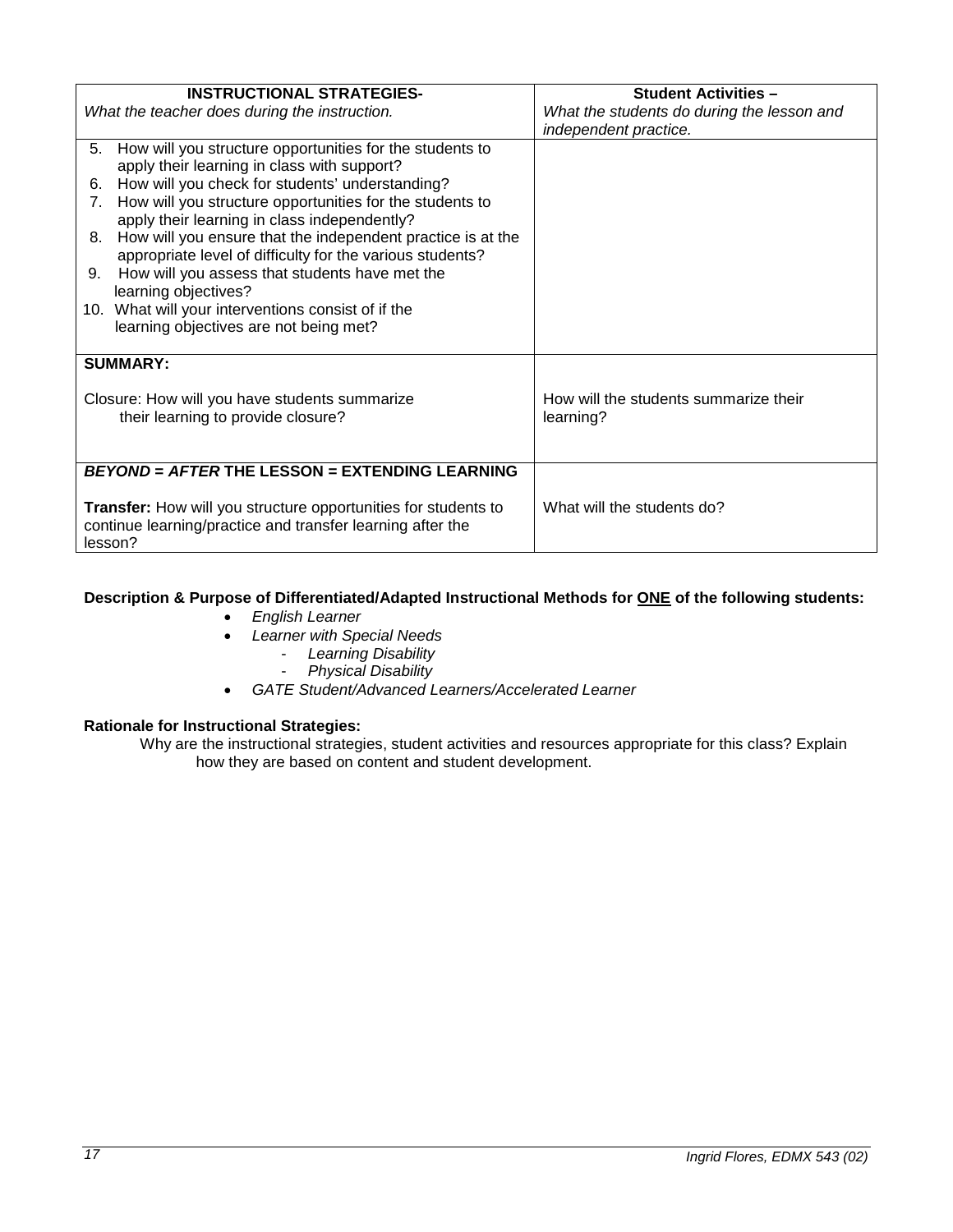## **\*PROBLEM-BASED THREE-PART LESSON**

## **INSTRUCTIONAL MODEL**

<span id="page-17-0"></span>Problem-centered teaching opens the mathematics classroom to exploring, conjecturing, reasoning, and communication. This model is very different from the "transmission" model in which teachers tell students facts and demonstrate procedures and then students memorize the facts and practice the procedures. This model looks at instruction in three phases: launching, explore, and summary.

### **Launch (Before)**

In the first phase, the teacher launches the problem with the whole class. This involves helping students understand the problem setting, the mathematical context, and the challenge. The following questions can help the teacher prepare for the launch:

- What are students expected to do?
- What do the students need to know to understand the context of story and the challenge of the problem?
- What difficulties can I foresee for students?
- How can I keep from giving away too much of the problem?

The launch phase is also the time when the teacher introduces new ideas, clarifies definitions, reviews old concepts, and connects the problem to past experiences of the student. It is critical that, while giving students a clear picture of what is expected, the teacher leaves the potential of the task intact. He or she must be careful not to tell too much and lower the challenge of the task to something routine or to cut off the rich array of strategies that may evolve from an open launch of the problem.

### **Explore (During)**

In the explore phase, students work individually, in pairs, in small groups, or occasionally as a whole class to solve the problem. As they work, they gather data, share ideas, look for patterns, make conjectures, and develop problem-solving strategies. It is inevitable that students will exhibit variation in their progress. The teacher's role during this phase is to move about the classroom, to observe individual performance, and to select specific student work samples to be shared during the summary phase. The teacher helps students persevere in their work and differentiate their work by asking appropriate questions and providing confirmation and redirection where needed. For students who are interested in and capable of deeper investigation, the teacher may provide additional challenges related to the problem. Although it is imperative that all students be given enough time and opportunity to thoroughly work on the problem, it is not always necessary for every student to finish the problem at this time.

The following questions can help the teacher prepare for the explore phase:

- How will I organize the students to explore this problem? (Individuals? Pairs? Groups? Whole class?)
- What materials will students need?
- How should students record and report their work?
- What different strategies can I anticipate they might use?
- What questions can I ask to encourage student conversations, thinking, and learning?
- What questions can I ask to focus their thinking if they become frustrated?
- What questions can I ask to challenge students if the initial question is "answered"?

# **Summary (After)**

The summary phase of instruction begins when students have gathered sufficient data or made sufficient progress toward solving the problem. In this phase, students discuss their solutions as well as the strategies they used to approach the problem, organize the data, and find the solution. During the discussion, the teacher helps students enhance their understanding of the mathematics in the problem and guide them in refining their strategies into efficient, effective problem-solving techniques.

Although the summary discussion is led by the teacher, who has collected specific student work samples, he or she would like shared, students play a significant role. Ideally, they should pose conjectures, question each other, offer alternatives, provide reasons, refine their strategies and conjectures and make connections. As a result of the discussion, students should become more skillful at using the ideas and techniques that come out of the experience with the problem.